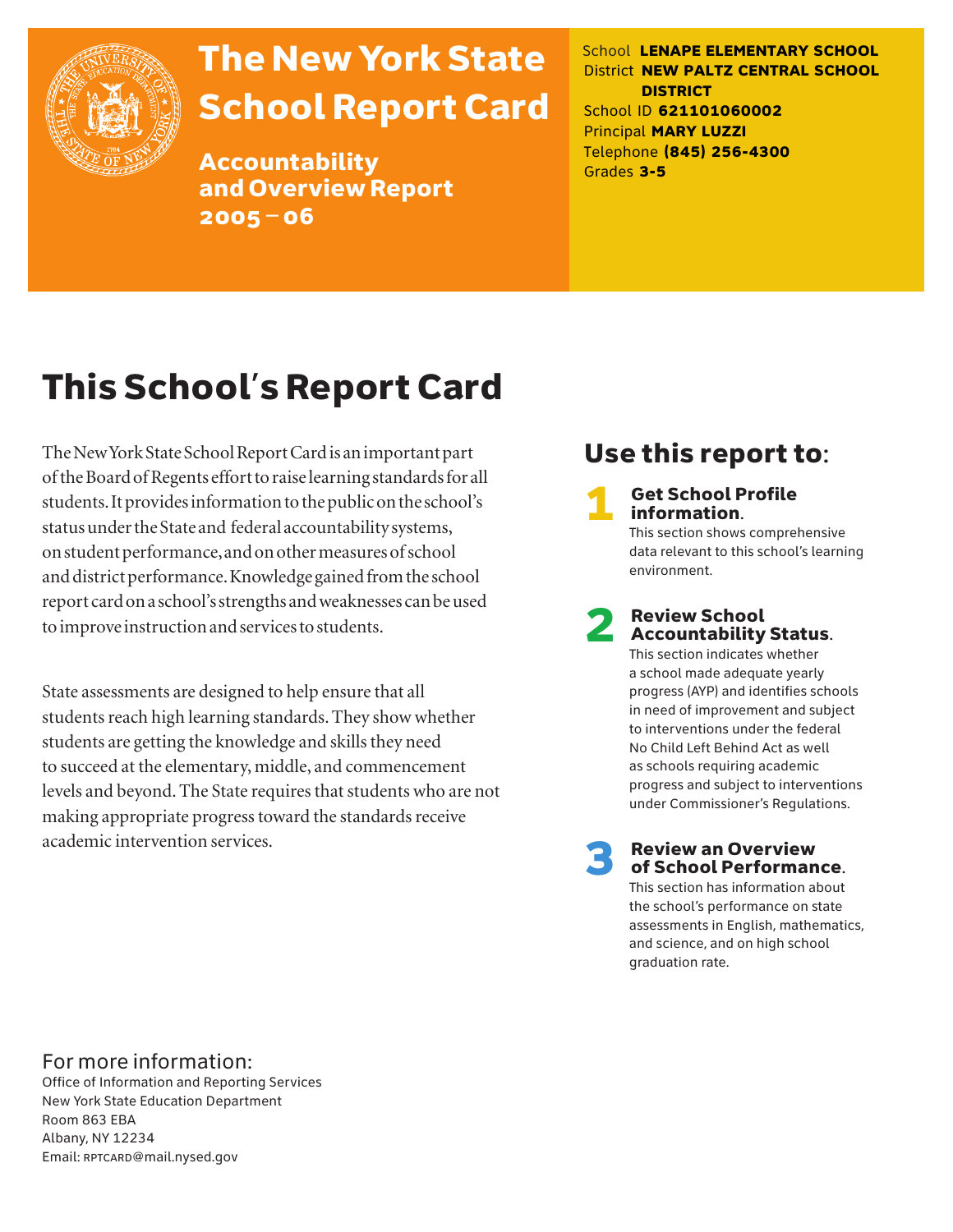### School Profile

This section shows comprehensive data relevant to this school's learning environment, including information about enrollment, average class size, and teacher qualifications.

### Enrollment

|                            | $2003 - 04$ | $2004 - 05$ | 2005-06     |
|----------------------------|-------------|-------------|-------------|
| Pre-K                      | $\Omega$    | 0           | 0           |
| Kindergarten               | $\Omega$    | 0           | 0           |
| Grade 1                    | 0           | 0           | 0           |
| Grade 2                    | 0           | 0           | 0           |
| Grade 3                    | 144         | 153         | 158         |
| Grade 4                    | 177         | 148         | 159         |
| Grade 5                    | 201         | 180         | 155         |
| Grade 6                    | 0           | 0           | 0           |
| <b>Ungraded Elementary</b> | 0           | 0           | 0           |
| Grade 7                    | 0           | $\mathbf 0$ | 0           |
| Grade 8                    | 0           | 0           | 0           |
| Grade 9                    | 0           | 0           | 0           |
| Grade 10                   | 0           | 0           | 0           |
| Grade 11                   | 0           | $\mathbf 0$ | $\mathbf 0$ |
| Grade 12                   | 0           | 0           | 0           |
| <b>Ungraded Secondary</b>  | 0           | 0           | $\Omega$    |
| Total K-12                 | 522         | 481         | 472         |

### Enrollment Information

*Enrollment* counts are as of Basic Educational Data System (BEDS) day, which is typically the first Wednesday of October of the school year. Students who attend BOCES programs on a part-time basis are included in a school's enrollment. Students who attend BOCES on a full-time basis or who are placed full time by the district in an out-of-district placement are not included in a school's enrollment. Students classified by schools as "pre-first" are included in first grade counts.

### Average Class Size

|                      | $2003 - 04$ | $2004 - 05$ | $2005 - 06$ |
|----------------------|-------------|-------------|-------------|
| <b>Common Branch</b> | 24          | 23          | 23          |
| Grade 8              |             |             |             |
| English              |             |             |             |
| <b>Mathematics</b>   |             |             |             |
| Science              |             |             |             |
| Social Studies       |             |             |             |
| Grade 10             |             |             |             |
| English              |             |             |             |
| <b>Mathematics</b>   |             |             |             |
| Science              |             |             |             |
| Social Studies       |             |             |             |

### Average Class Size Information

*Average Class Size* is the total registration in specified classes divided by the number of those classes with registration. *Common Branch* refers to self-contained classes in Grades 1–6.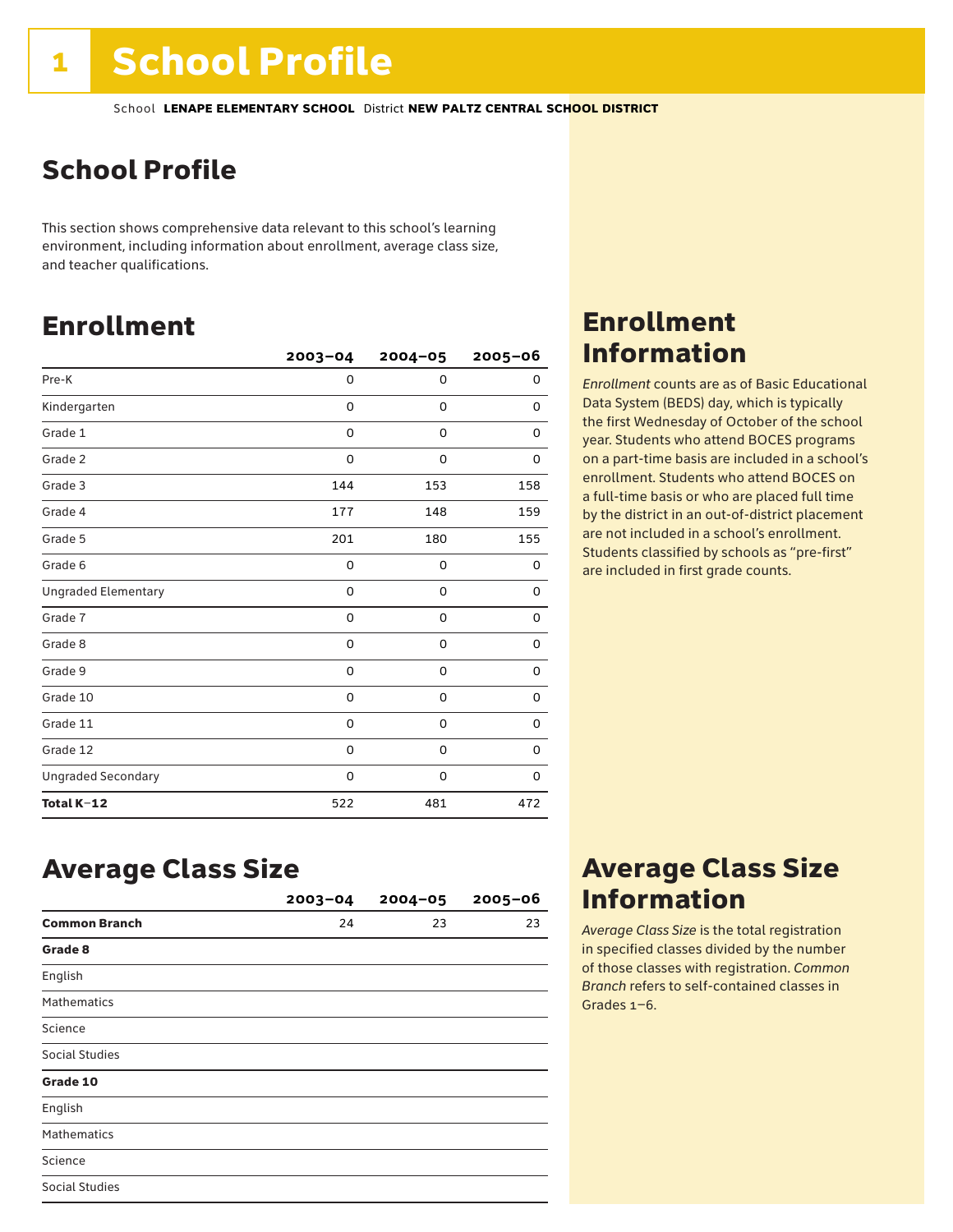### Demographic Factors

|                                  | $2003 - 04$    |     | $2004 - 05$    |     | $2005 - 06$ |     |
|----------------------------------|----------------|-----|----------------|-----|-------------|-----|
|                                  | #              | %   | #              | %   | #           | %   |
| Eligible for Free Lunch          | 72             | 14% | 65             | 14% | 73          | 15% |
| Reduced-Price Lunch              | 34             | 7%  | 33             | 7%  | 32          | 7%  |
| Student Stability*               |                | 94% |                | 93% |             | 97% |
| Limited English Proficient       | 13             | 2%  | 15             | 3%  | 13          | 3%  |
| <b>Racial/Ethnic Origin</b>      |                |     |                |     |             |     |
| American Indian or Alaska Native | $\overline{2}$ | 0%  | $\overline{2}$ | 0%  | 1           | 0%  |
| <b>Black or African American</b> | 32             | 6%  | 39             | 8%  | 40          | 8%  |
| Hispanic or Latino               | 39             | 7%  | 34             | 7%  | 37          | 8%  |
| Asian or Native                  | 25             | 5%  | 22             | 5%  | 19          | 4%  |
| Hawaiian/Other Pacific Islander  |                |     |                |     |             |     |
| White                            | 424            | 81% | 384            | 80% | 375         | 79% |

 \* Not available at the district level.

### Attendance and Suspensions

|                            |   | $2002 - 03$   |   | $2003 - 04$ |   | $2004 - 05$ |  |
|----------------------------|---|---------------|---|-------------|---|-------------|--|
|                            | # | $\frac{0}{0}$ | # | $\%$        | # | %           |  |
| Annual Attendance Rate     |   | 94%           |   | 95%         |   | 95%         |  |
| <b>Student Suspensions</b> |   | N/A           |   | 0%          |   | 0%          |  |

### Demographic Factors Information

*Eligible for Free Lunch* and *Reduced*-*Price Lunch* percentages are determined by dividing the number of approved lunch applicants by the Basic Educational Data System (BEDS) enrollment in full-day Kindergarten through Grade 12. *Eligible for Free Lunch* and *Limited English Proficient* counts are used to determine *Similar Schools* groupings within a *Need*/*Resource Capacity* category. *Student Stability* is the percentage of students in the highest grade in a school who were also enrolled in that school at any time during the previous school year. (For example, if School A, which serves Grades 6–8, has 100 students enrolled in Grade 8 this year, and 92 of those 100 students were also enrolled in School A last year, the stability rate for the school is 92 percent.)

### Attendance and Suspensions Information

*Annual Attendance Rate* is determined by dividing the school's total actual attendance by the total possible attendance for a school year. A school's actual attendance is the sum of the number of students in attendance on each day the school was open during the school year. Possible attendance is the sum of the number of enrolled students who should have been in attendance on each day the school was open during the school year. *Student Suspension* rate is determined by dividing the number of students who were suspended from school (not including in-school suspensions) for one full day or longer anytime during the school year by the Basic Educational Data System (BEDS) day enrollments for that school year. A student is counted only once, regardless of whether the student was suspended one or more times during the school year.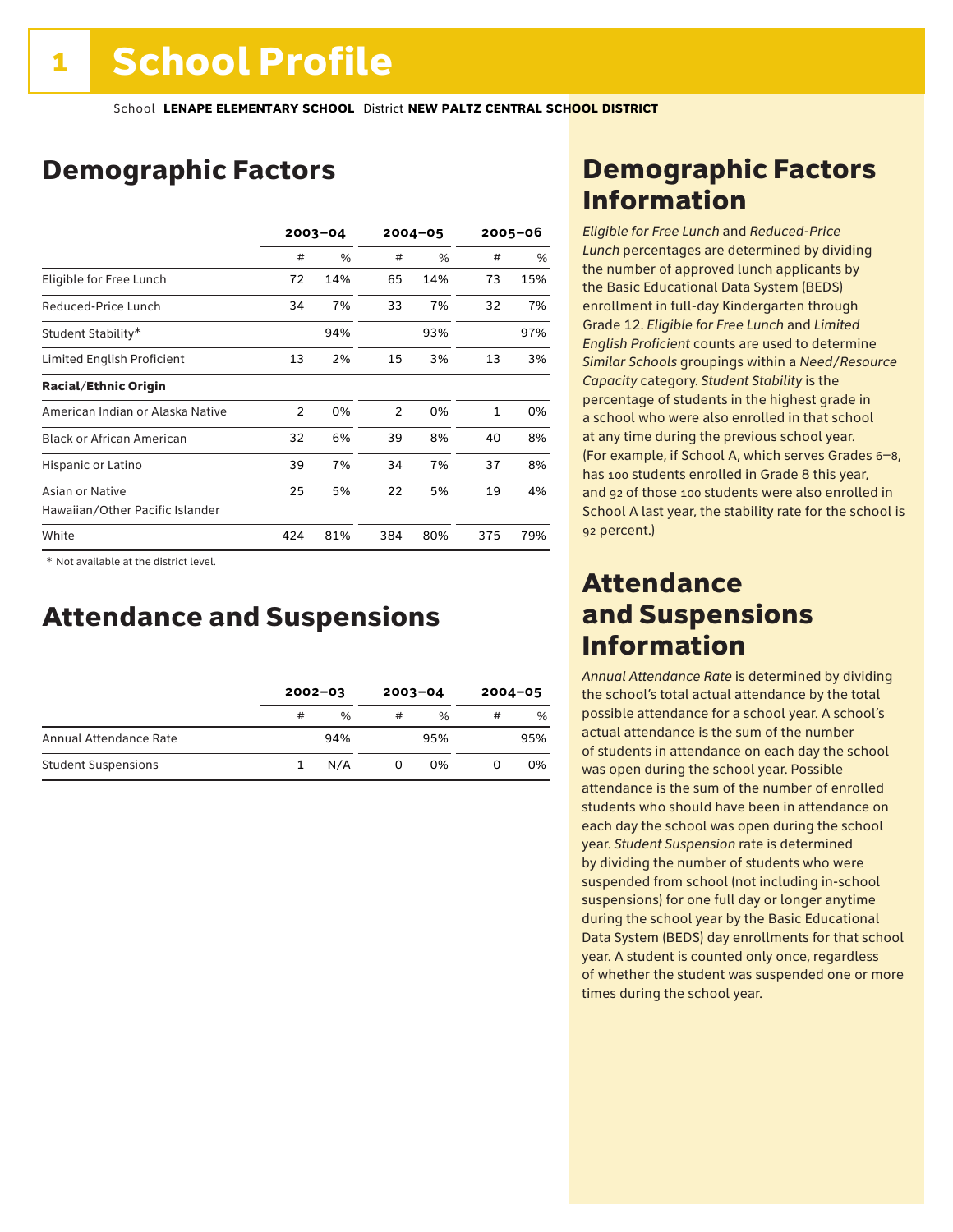### Teacher Qualifications

|                                                                                         | $2003 - 04$ | $2004 - 05$ | 2005-06 |
|-----------------------------------------------------------------------------------------|-------------|-------------|---------|
| <b>Core Classes Not Taught</b><br>by Highly Qualified Teachers                          |             |             |         |
| <b>Total Number of Core Classes</b>                                                     | 47          | 42          | 127     |
| Percent Not Taught by<br><b>Highly Qualified Teachers</b>                               | 0%          | 0%          | 0%      |
| <b>Teachers with</b><br><b>No Valid Teaching Certificate</b>                            |             |             |         |
| <b>Total Number of Teachers</b>                                                         | 0           | 0           | 0       |
| Percent with No Valid<br><b>Teaching Certificate</b>                                    | 0%          | 0%          | 0%      |
| <b>Individuals Teaching</b><br><b>Out of Certification</b>                              |             |             |         |
| Number of Teachers                                                                      | 0           | 0           | 0       |
| Percentage of Total                                                                     | 0%          | 0%          | 0%      |
| <b>Percent of Teachers with</b><br><b>Master's Degree Plus 30 Hours</b><br>or Doctorate | 9%          | 6%          | 11%     |

### Staff Counts

|                                       | $2003 - 04$ | $2004 - 05$ | $2005 - 06$ |
|---------------------------------------|-------------|-------------|-------------|
| <b>Total Teachers</b>                 | 35          | 34          | 35          |
| <b>Total Other Professional Staff</b> | 2           |             |             |
| Total Paraprofessionals*              | N/A         | N/A         | N/A         |
| <b>Assistant Principals</b>           | 0           |             |             |
| Principals                            |             |             |             |

\* Not available at the school level.

### Teacher Qualifications Information

To be *Highly Qualified*, a teacher must have at least a Bachelor's degree, be certified to teach in the subject area, and show subject matter competency. The number of *Individuals Teaching Out of Certification* is the number doing so more than on an incidental basis; that is, teaching for five or fewer periods per week outside certification.

### Staff Counts Information

*Other Professionals* includes administrators, guidance counselors, school nurses, psychologists, and other professionals who devote more than half of their time to non-teaching duties. Teachers who are shared between buildings within a district are reported on the district report only.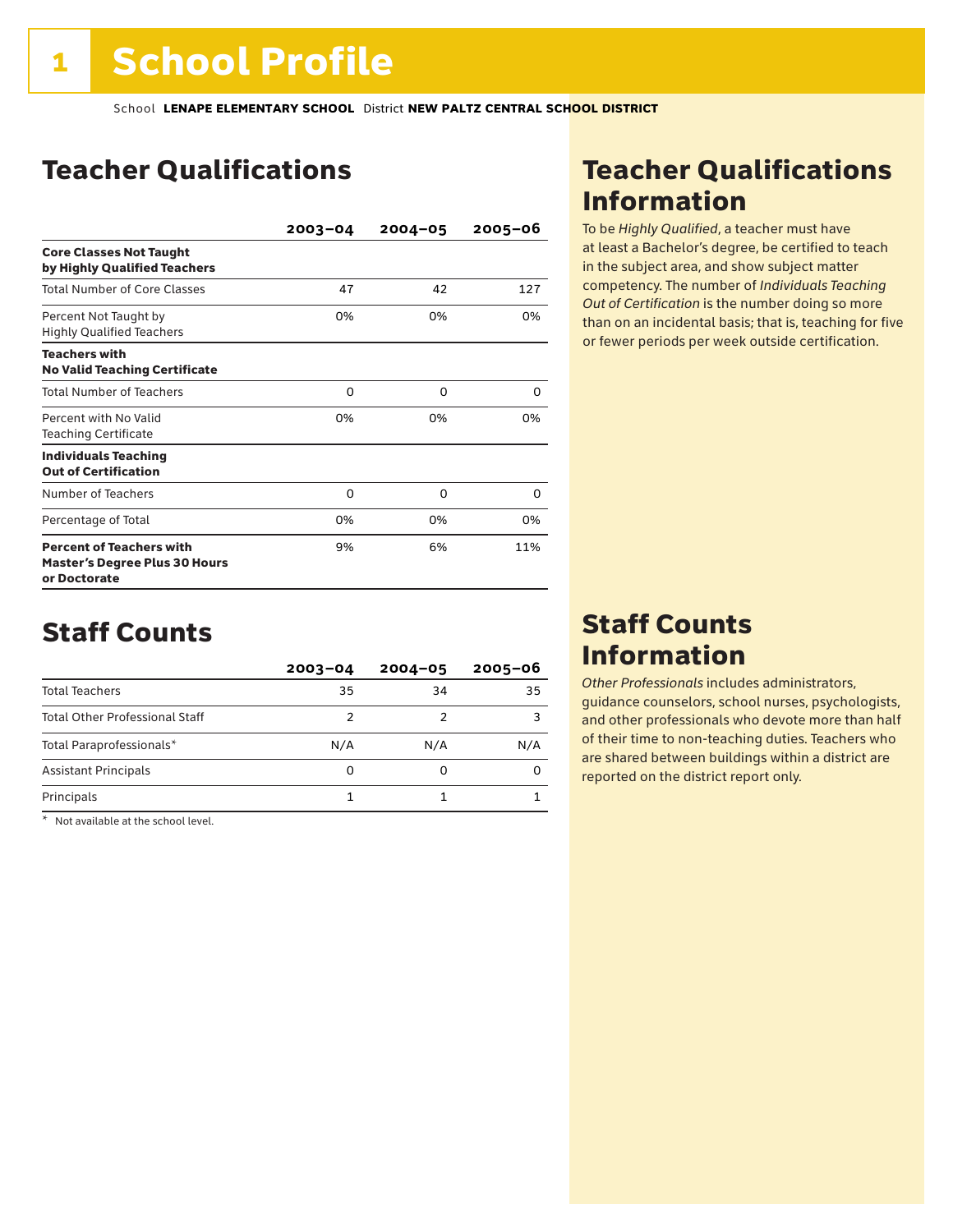### Understanding How Accountability Works in New York State

The federal No Child Left Behind (NCLB) Act requires that states develop and report on measures of student proficiency in 1) English language arts (ELA), in 2) mathematics, and on 3) a third indicator. In New York State in 2005–06, the third indicator is science at the elementary/middle level and graduation rate at the secondary level. Schools or districts that prove student proficiency on these measures are making Adequate Yearly Progress (AYP).



For more information about accountability in New York State, visit: www.emsc.nysed.gov/irts/accountability/home.shtml

#### 1 English Language Arts (ELA)

To make AYP in ELA, every accountability group must make AYP. For a group to make AYP, it must meet the participation *and* the performance criteria.

#### A Participation Criterion

At the elementary/middle level, 95 percent of Grades 3–8 students enrolled during the test administration period in each group with 40 or more students must be tested on the New York State Testing Program (NYSTP) in ELA or, if appropriate, the New York State English as a Second Language Achievement Test (NYSESLAT), or the New York State Alternate Assessment (NYSAA) in ELA. At the secondary level, 95 percent of seniors in 2005–06 in each accountability group with 40 or more students must have taken an English examination that meets the students' graduation requirement.

#### B Performance Criterion

At the elementary/middle level, the Performance Index (PI) of each group with 30 or more continuously enrolled tested students must equal or exceed its Effective Annual Measurable Objective (AMO) or the group must make Safe Harbor. At the secondary level, the PI of each group in the 2002 cohort with 30 or more members must equal or exceed its Effective AMO or the group must make Safe Harbor. To make Safe Harbor, the PI of the group must equal or exceed its Safe Harbor Target and the group must meet the qualification for Safe Harbor.

#### 2 Mathematics

The same criteria for making AYP in ELA apply to mathematics. At the elementary/middle level, the measures used to determine AYP are the NYSTP and the NYSAA in mathematics. At the secondary level, the measures are mathematics examinations that meet the students' graduation requirement.

#### 3 Third Indicator

In addition to English language arts and mathematics, the school must also make AYP in a third area of achievement. This means meeting the criteria in science at the elementary/middle level and the criteria in graduation rate at the secondary level.

Elementary/Middle-Level Science: To make AYP, the All Students group must meet the participation criterion *and* the performance criterion.

#### A Participation Criterion

Eighty percent of students in Grades 4 and/or 8 enrolled during the test administration period in the All Students group, if it has 40 or more students, must be tested on an accountability measure. In Grade 4, the measures are the Grade 4 elementary-level science test and the Grade 4 NYSAA in science. In Grade 8 science, the measures are the Grade 8 middle-level science test, Regents science examinations, and the Grade 8 NYSAA in science.

#### B Performance Criterion

The PI of the All Students group must equal or exceed the State Science Standard (100) or the Science Progress Target.

Qualifying for Safe Harbor in Elementary/Middle-Level ELA and Math: To qualify, the PI must equal or exceed the State Science Standard or the Science Progress Target in elementary/middle-level science for that group.

Secondary-Level Graduation Rate: For a school to make AYP in graduation rate, the percent of students in the 2001 graduation-rate cohort in the All Students group earning a high school diploma by August 31, 2005 must equal or exceed the Graduation-Rate Standard (55%) or the Graduation-Rate Progress Target.

Qualifying for Safe Harbor in Secondary-Level ELA and Math: To qualify, the percent of the 2001 graduation-rate cohort earning a local diploma by August 31, 2005 must equal or exceed the Graduation-Rate Standard (55%) or the Graduation-Rate Progress Target for that group.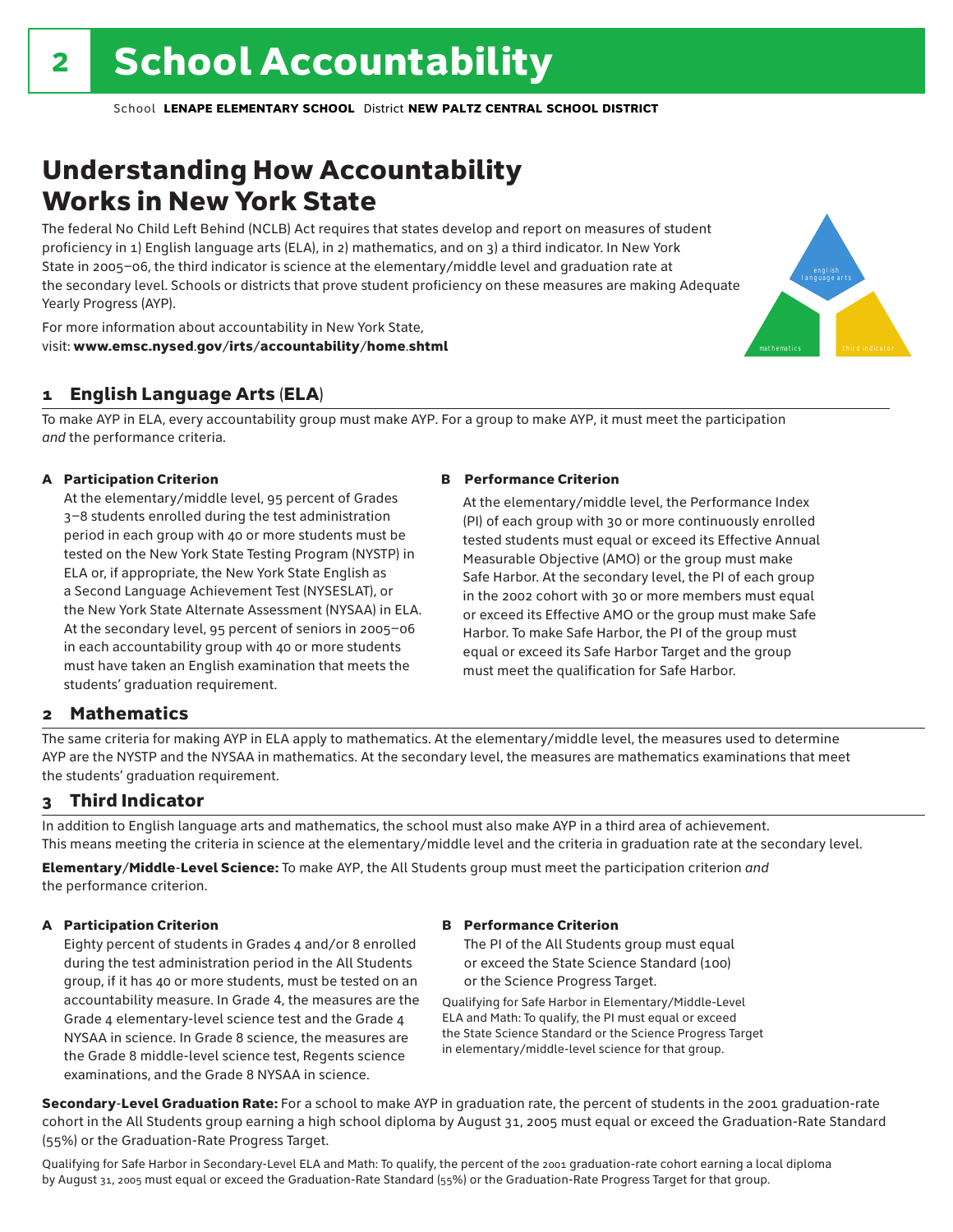## Useful Terms for Understanding Accountability

#### Accountability Cohort

The 2002 school accountability cohort consists of all students who first entered Grade 9 anywhere in the 2002–03 school year, and all ungraded students with disabilities who reached their seventeenth birthday in the 2002–03 school year, who were enrolled on October 6, 2005 and did not transfer to a diploma granting program. Students who earned a high school equivalency diploma or enrolled in an approved high school equivalency preparation program by June 30, 2006, are not included in the 2002 school accountability cohort. The 2002 district accountability cohort consists of all students in each school accountability cohort plus students who transferred within the district after BEDS day plus students who were placed outside the district by the Committee on Special Education or district administrators and who met the other requirements for cohort membership. Cohort is defined in Section 100.2 (p) (16) of the Commissioner's Regulations.

#### Adequate Yearly Progress (AYP)

Adequate Yearly Progress (AYP) indicates satisfactory progress by a district or a school toward the goal of proficiency for all students.

#### Annual Measurable Objective (AMO)

The Annual Measurable Objective (AMO) is the Performance Index (PI) value that signifies that an accountability group is making satisfactory progress toward the goal that 100 percent of students will be proficient in the State's learning standards for English language arts and mathematics by 2013–14. The secondary-level AMO will be increased as specified in  $CR100.2(p)(14)$  and will reach 200 in 2013-14. (See Effective AMO for further information.)

#### Continuously Enrolled Students

At the elementary/middle level, continuously enrolled students are those enrolled in the school or district on BEDS day (usually the first Wednesday in October) of the school year until the test administration period. At the secondary level, all students who meet the criteria for inclusion in the accountability cohort are considered to be continuously enrolled.

#### Effective Annual Measurable Objective (Effective AMO)

The Effective Annual Measurable Objective (Effective AMO) is the Performance Index (PI) value that each accountability group within a school or district is expected to achieve to make Adequate Yearly Progress (AYP). The Effective AMO is the lowest PI that an accountability group of a given size can achieve in a subject for the group's PI not to be considered significantly different from the AMO for that subject. If an accountability group's PI equals or exceeds the Effective AMO, it is considered to have made AYP. A more complete definition of Effective AMO and a table showing the PI values that each group size must equal or exceed to make AYP are available at www.emsc.nysed.gov/irts.

#### Performance Index (PI)

A Performance Index is a value from 0 to 200 that is assigned to an accountability group, indicating how that group performed on a required State test (or approved alternative) in English language arts, mathematics, or science. Student scores on the tests are converted to four performance levels, from Level 1 (indicating no proficiency) to Level 4 (indicating advanced proficiency). At the elementary/middle level, the PI is calculated using the following equation:

100 × [(Count of Continuously Enrolled Tested Students Performing at Levels 2, 3, and 4 + the Count at Levels 3 and  $4$ ) ÷ Count of All Continuously Enrolled Tested Students]

At the secondary level, the PI is calculated using the following equation:

100 × [(Count of Cohort Members Performing at Levels 2, 3, and  $4 +$  the Count at Levels 3 and  $4$ ) ÷ Count of All Cohort Members]

A list of tests used to measure student performance for accountability is available at www.emsc.nysed.gov/irts.

#### Progress Target

For accountability groups below the State Standard in science or graduation rate, the Progress Target is an alternate method for making Adequate Yearly Progress (AYP) or qualifying for Safe Harbor in English language arts and mathematics based on improvement over the previous year's performance.

#### Safe Harbor

Safe Harbor provides an alternate means to demonstrate Adequate Yearly Progress (AYP) for accountability groups that do not achieve their Effective Annual Measurable Objectives (AMOs) in English or mathematics.

#### Safe Harbor Targets

The original 2005–06 safe harbor targets were calculated using the following equation:

2005–06 PI + (200 – the 2005–06 PI) × 0.10

The resulting targets were adjusted so that their proportion of the 2005–06 AMO was the same as the original target's proportion of the 2004–05 AMO.

#### Science Progress Target

The elementary/middle-level 2005–06 Science Progress Target is calculated by adding one point to the 2004–05 PI. The 2006–07 Science Progress Target is calculated by adding one point to the 2005–06 PI. The 2006–07 target is provided for groups whose PI was below the State Science Standard in 2005–06.

#### Science Standard

The criterion value that represents a minimally satisfactory performance in science. In 2005–06, the State Science Standard at the elementary/middle level is a Performance Index (PI) of 100. The Commissioner may raise the State Science Standard at his discretion in future years.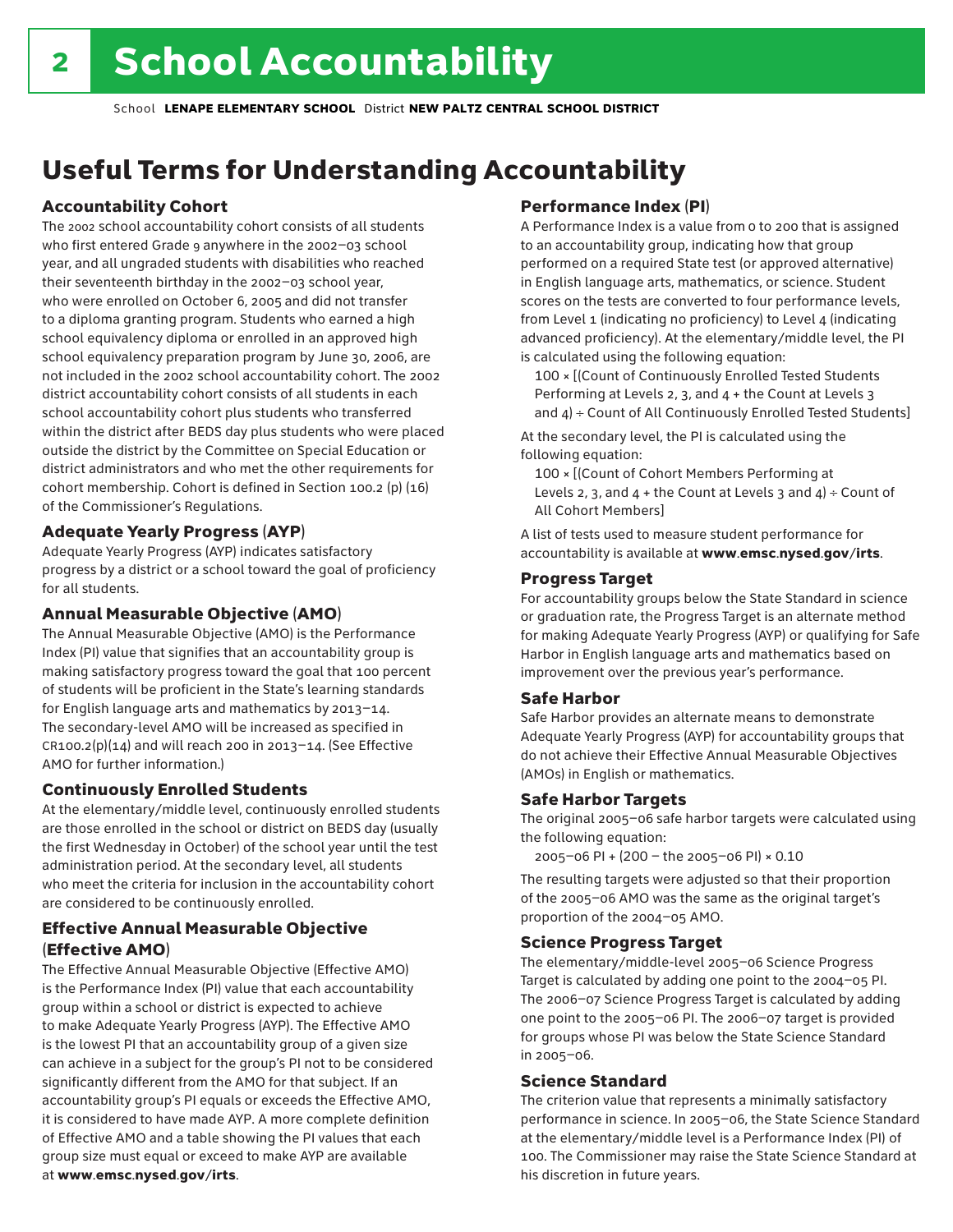considered a School Restructuring (Year 2) for the following

year, if it continues to receive Title I funds.

School **LENAPE ELEMENTARY SCHOOL** District **NEW PALTZ CENTRAL SCHOOL DISTRICT**

## Understanding Your School Accountability Status

The list below defines the school status categories applied to each accountability measure under New York State's accountability system, which is divided into a Federal Title I component and a State component. Accountability measures for schools at the elementary/middle level are English language arts (ELA), mathematics, and science; at the secondary level, they are ELA, mathematics, and graduation rate. A school may be assigned a different status for different accountability measures. The overall status of a school is the status assigned to the school for the accountability measure with the most advanced designation in the hierarchy. If the school receives Title I funds, it is the most advanced designation in the Title I hierarchy, unless the school is in good standing under Title I but identified as SRAP under the State hierarchy. A school that does not receive Title I funding in a school year does not have a federal status in that year; however, all schools receive a state status even if they do not receive Title I funding. Schools in improvement status under Title I must provide school choice for their students; those in need of improvement in year 2 and beyond must also provide Supplemental Education Services to eligible students. Other consequences for schools not in good standing can be found at: www.emsc.nysed.gov/irts/school-accountability/about.shtml.

| <b>Federal Title I Status</b>                                                                                                                                                                                                                                                                                   | <b>New York State Status</b>                                                                                                                                                                                                                                                      |  |  |  |  |
|-----------------------------------------------------------------------------------------------------------------------------------------------------------------------------------------------------------------------------------------------------------------------------------------------------------------|-----------------------------------------------------------------------------------------------------------------------------------------------------------------------------------------------------------------------------------------------------------------------------------|--|--|--|--|
| (Applies to all New York State schools receiving Title I funds)                                                                                                                                                                                                                                                 | (Applies to all New York State public schools)                                                                                                                                                                                                                                    |  |  |  |  |
| School in Good Standing<br>Planning for Restructuring, Restructuring, Requiring Academic Progress, or as a School Under Registration Review.                                                                                                                                                                    | A school is considered to be in good standing if it has not been identified as a School in Need of Improvement, in Corrective Action,                                                                                                                                             |  |  |  |  |
| <b>School in Need of Improvement (Year 1)</b><br>A school that has not made AYP on the same accountability<br>measure for two consecutive years while receiving<br>Title I funds is considered a School in Need of Improvement<br>(Year 1) for the following year.                                              | <b>School Requiring Academic Progress (Year 1)</b><br>A school that has not made AYP on the same accountability<br>measure for two consecutive years is considered a School<br>Requiring Academic Progress (Year 1) for the following year.                                       |  |  |  |  |
| <b>School in Need of Improvement (Year 2)</b><br>A School in Need of Improvement (Year 1) that does not<br>make AYP on the accountability measure for which it was<br>identified is considered a School in Need of Improvement<br>(Year 2) for the following year, if it continues to receive<br>Title I funds. | <b>School Requiring Academic Progress (Year 2)</b><br>A School Requiring Academic Progress (Year 1) that does not<br>make AYP on the accountability measure for which it was identified<br>is considered a School Requiring Academic Progress (Year 2) for<br>the following year. |  |  |  |  |
| <b>School in Corrective Action</b>                                                                                                                                                                                                                                                                              | <b>School Requiring Academic Progress (Year 3)</b>                                                                                                                                                                                                                                |  |  |  |  |
| A School in Need of Improvement (Year 2) that does not                                                                                                                                                                                                                                                          | A School Requiring Academic Progress (Year 2) that does not                                                                                                                                                                                                                       |  |  |  |  |
| make AYP on the accountability measure for which it was                                                                                                                                                                                                                                                         | make AYP on the accountability measure for which it was identified                                                                                                                                                                                                                |  |  |  |  |
| identified is considered a School in Corrective Action for the                                                                                                                                                                                                                                                  | is considered a School Requiring Academic Progress (Year 3) for                                                                                                                                                                                                                   |  |  |  |  |
| following year, if it continues to receive Title I funds.                                                                                                                                                                                                                                                       | the following year.                                                                                                                                                                                                                                                               |  |  |  |  |
| <b>School Planning for Restructuring</b>                                                                                                                                                                                                                                                                        | <b>School Requiring Academic Progress (Year 4)</b>                                                                                                                                                                                                                                |  |  |  |  |
| A School in Corrective Action that does not make AYP                                                                                                                                                                                                                                                            | A School Requiring Academic Progress (Year 3) that does not                                                                                                                                                                                                                       |  |  |  |  |
| on the accountability measure for which it was identified                                                                                                                                                                                                                                                       | make AYP on the accountability measure for which it was identified                                                                                                                                                                                                                |  |  |  |  |
| is considered a School Planning for Restructuring for                                                                                                                                                                                                                                                           | is considered a School Requiring Academic Progress (Year 4) for                                                                                                                                                                                                                   |  |  |  |  |
| the following year, if it continues to receive Title I funds.                                                                                                                                                                                                                                                   | the following year.                                                                                                                                                                                                                                                               |  |  |  |  |
| <b>School Restructuring (Year 1)</b>                                                                                                                                                                                                                                                                            | <b>School Requiring Academic Progress (Year 5 and above)</b>                                                                                                                                                                                                                      |  |  |  |  |
| A School Planning for Restructuring that does not make                                                                                                                                                                                                                                                          | A School Requiring Academic Progress (Year 4 and above) that                                                                                                                                                                                                                      |  |  |  |  |
| AYP on the accountability measure for which it was identified                                                                                                                                                                                                                                                   | does not make AYP on the accountability measure for which it was                                                                                                                                                                                                                  |  |  |  |  |
| is considered a School Restructuring (Year 1) for the                                                                                                                                                                                                                                                           | identified is considered a School Requiring Academic Progress                                                                                                                                                                                                                     |  |  |  |  |
| following year, if it continues to receive Title I funds.                                                                                                                                                                                                                                                       | (Year 5 and above) for the following year.                                                                                                                                                                                                                                        |  |  |  |  |
| ◆ School Restructuring (Year 2)<br>A School Restructuring (Year 1) that does not make AYP on<br>the accountability measure for which it was identified is                                                                                                                                                       |                                                                                                                                                                                                                                                                                   |  |  |  |  |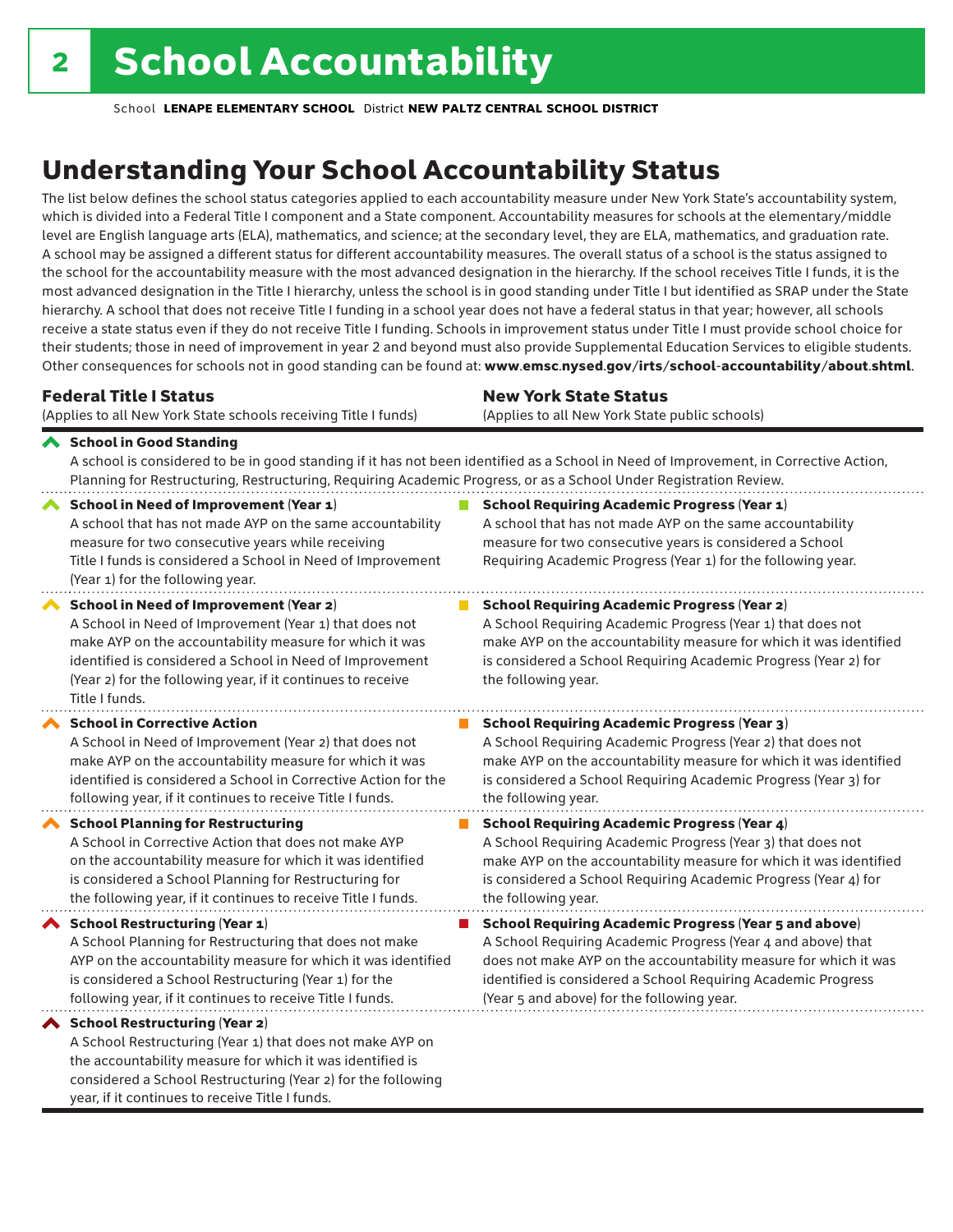## 2 School Accountability

School **LENAPE ELEMENTARY SCHOOL** District **NEW PALTZ CENTRAL SCHOOL DISTRICT**

### Summary

| <b>Overall Accountability</b><br>Status (2006-07) | <b>∧</b> Good Standing |                                                         |                        |  |  |  |
|---------------------------------------------------|------------------------|---------------------------------------------------------|------------------------|--|--|--|
|                                                   |                        | <b>Elementary/Middle Level</b>                          | <b>Secondary Level</b> |  |  |  |
|                                                   | <b>ELA</b>             | Good Standing                                           | ELA                    |  |  |  |
|                                                   | Math                   | Good Standing                                           | Math                   |  |  |  |
|                                                   |                        | Science <a> Good Standing</a>                           | <b>Graduation Rate</b> |  |  |  |
| <b>Title I Part A Funding</b>                     |                        | <b>Years the School Received Title I Part A Funding</b> |                        |  |  |  |

| <b>Title I Part A Funding</b> |             | rears the School Received Title I Part A Funding |             |  |  |  |  |  |
|-------------------------------|-------------|--------------------------------------------------|-------------|--|--|--|--|--|
|                               | $2004 - 05$ | 2005-06                                          | $2006 - 07$ |  |  |  |  |  |
|                               | YES         | <b>YES</b>                                       | YES         |  |  |  |  |  |
|                               |             |                                                  |             |  |  |  |  |  |

#### On which accountability measures did this school make Adequate Yearly Progress (AYP) and which groups made AYP on each measure?

|                                                     | <b>Elementary/Middle Level</b> |               |               | <b>Secondary Level</b>   |             |                        |  |
|-----------------------------------------------------|--------------------------------|---------------|---------------|--------------------------|-------------|------------------------|--|
| <b>Student Groups</b>                               | English<br>Language Arts       | Mathematics   | Science       | English<br>Language Arts | Mathematics | <b>Graduation Rate</b> |  |
| <b>All Students</b>                                 | v                              | V             | V             |                          |             |                        |  |
| <b>Ethnicity</b>                                    |                                |               |               |                          |             |                        |  |
| American Indian or Alaska Native                    |                                |               |               |                          |             |                        |  |
| <b>Black or African American</b>                    | V                              | v             |               |                          |             |                        |  |
| Hispanic or Latino                                  | v                              | V             |               |                          |             |                        |  |
| Asian or Native Hawaiian/Other Pacific<br>Islander  |                                |               |               |                          |             |                        |  |
| White                                               | v                              | V             |               |                          |             |                        |  |
| <b>Other Groups</b>                                 |                                |               |               |                          |             |                        |  |
| <b>Students with Disabilities</b>                   | $\mathbf{V}_{\text{SH}}$       |               |               |                          |             |                        |  |
| Limited English Proficient                          |                                |               |               |                          |             |                        |  |
| <b>Economically Disadvantaged</b>                   | v                              | v             |               |                          |             |                        |  |
| <b>Student groups making</b><br>AYP in each subject | $V$ 6 of 6                     | $\vee$ 6 of 6 | $\vee$ 1 of 1 |                          |             |                        |  |

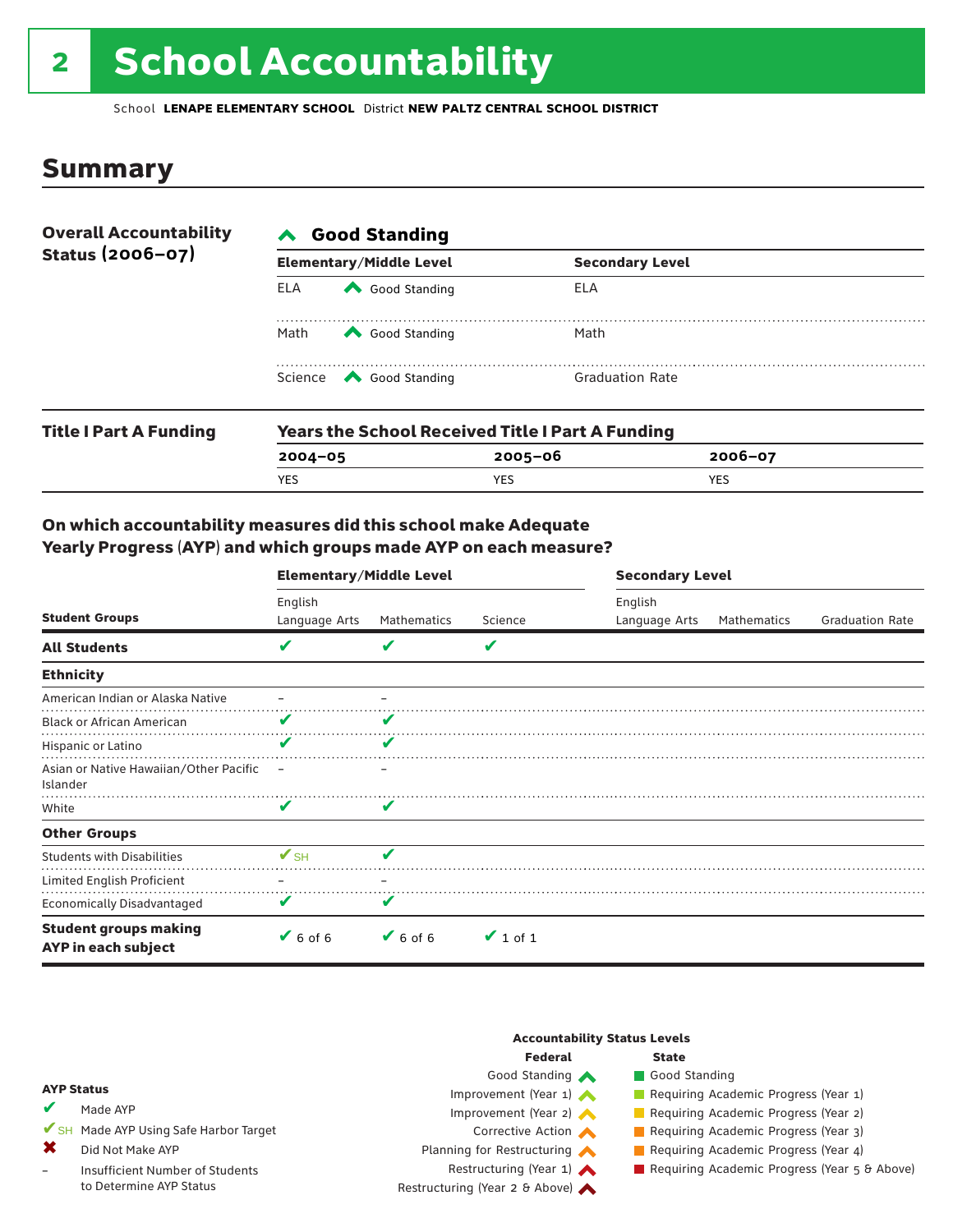## **Elementary/Middle-Level English Language Arts**

| <b>Accountability Status</b><br>for This Subject<br>$(2006 - 07)$ | ▰      | Good Standing                                          |
|-------------------------------------------------------------------|--------|--------------------------------------------------------|
| <b>Accountability Measures</b>                                    | 6 of 6 | Student groups making AYP in English Language Arts     |
|                                                                   |        | Made AYP                                               |
| <b>Prospective Status</b>                                         |        | This school will be in good standing in 2007-08. [101] |

#### How did students in each accountability group perform on **elementary/middle-level English Language Arts accountability measures?**

|                                                            | <b>AYP</b>               | Participation <sup>2</sup> |               | Test Performance <sup>3</sup> |             | <b>Performance Objectives</b> |                    |         |
|------------------------------------------------------------|--------------------------|----------------------------|---------------|-------------------------------|-------------|-------------------------------|--------------------|---------|
| <b>Student Group</b>                                       |                          | Met                        | Percentage    | Met                           | Performance | Effective                     | Safe Harbor Target |         |
| (Total: Continuous Enrollment) <sup>1</sup>                | <b>Status</b>            | Criterion                  | <b>Tested</b> | Criterion                     | Index       | AMO                           | $2005 - 06$        | 2006-07 |
| <b>All Students (474:466)</b>                              | V                        | V                          | 100%          | V                             | 170         | 117                           |                    |         |
| <b>Ethnicity</b>                                           |                          |                            |               |                               |             |                               |                    |         |
| American Indian or Alaska Native<br>(1:1)                  |                          |                            |               |                               |             |                               |                    |         |
| <b>Black or African American</b><br>(40:39)                | V                        | V                          | 100%          | V                             | 149         | 106                           |                    |         |
| Hispanic or Latino (38:36)                                 | V                        |                            |               | V                             | 144         | 106                           |                    |         |
| Asian or Native Hawaiian/Other Pacific<br>Islander (19:18) |                          |                            |               |                               |             |                               |                    |         |
| White (376:372)                                            | V                        | V                          | 100%          | V                             | 175         | 116                           |                    |         |
| <b>Other Groups</b>                                        |                          |                            |               |                               |             |                               |                    |         |
| Students with Disabilities <sup>4</sup><br>(54:53)         | $\mathbf{V}_{\text{SH}}$ | V                          | 100%          | $V$ SH                        | 92          | 109                           | 88                 | 103     |
| Limited English Proficient<br>(10:9)                       |                          |                            |               |                               |             |                               |                    |         |
| <b>Economically Disadvantaged</b><br>(83:82)               | V                        | V                          | 99%           | V                             | 137         | 111                           |                    |         |
| <b>Final AYP Determination</b>                             | $V$ 6 of 6               |                            |               |                               |             |                               |                    |         |
|                                                            |                          |                            |               |                               |             |                               |                    |         |

#### notes

- <sup>1</sup> These data show the count of students enrolled during the test administration period (used for Participation) followed by the count of continuously enrolled tested students (used for Performance). For accountability calculations,
- students who were excused from testing for medical reasons are not included in the enrollment count.<br><sup>2</sup> Groups with fewer than 40 students enrolled during the test administration period are not required to meet the participation criterion. If the participation rate of a group fell below 95 percent in 2005–06, the enrollment shown is the sum of 2004–05 and 2005–06 enrollments and the percent tested is the weighted average<br>of the participation rates over those two years. of the participation rates over those two years. <sup>3</sup> For schools with fewer than 30 continuously enrolled tested students in the All Students group in 2005–06,

Made AYP ✔

AYP Status

- ✔SH Made AYP Using Safe Harbor Target
- Did Not Make AYP ✖
- Insufficient Number of Students to Determine AYP Status –
- continuously enrolled tested students are not required to meet the performance criterion.<br>If the school failed to make AYP solely because of the performance of students with disabilities, met the 95% participation requirement for this group, and would meet or exceed the AMO for this subject if 34 points were added to the PI, then the school is considered to have made AYP for students with disabilities.

data for 2004–05 and 2005–06 were combined to determine counts and PIs. For schools with 30 or more continuously enrolled students in the All Students group in 2005–06, student groups with fewer than 30

‡ This student group did not make AYP in science; therefore, it did not qualify for Safe Harbor.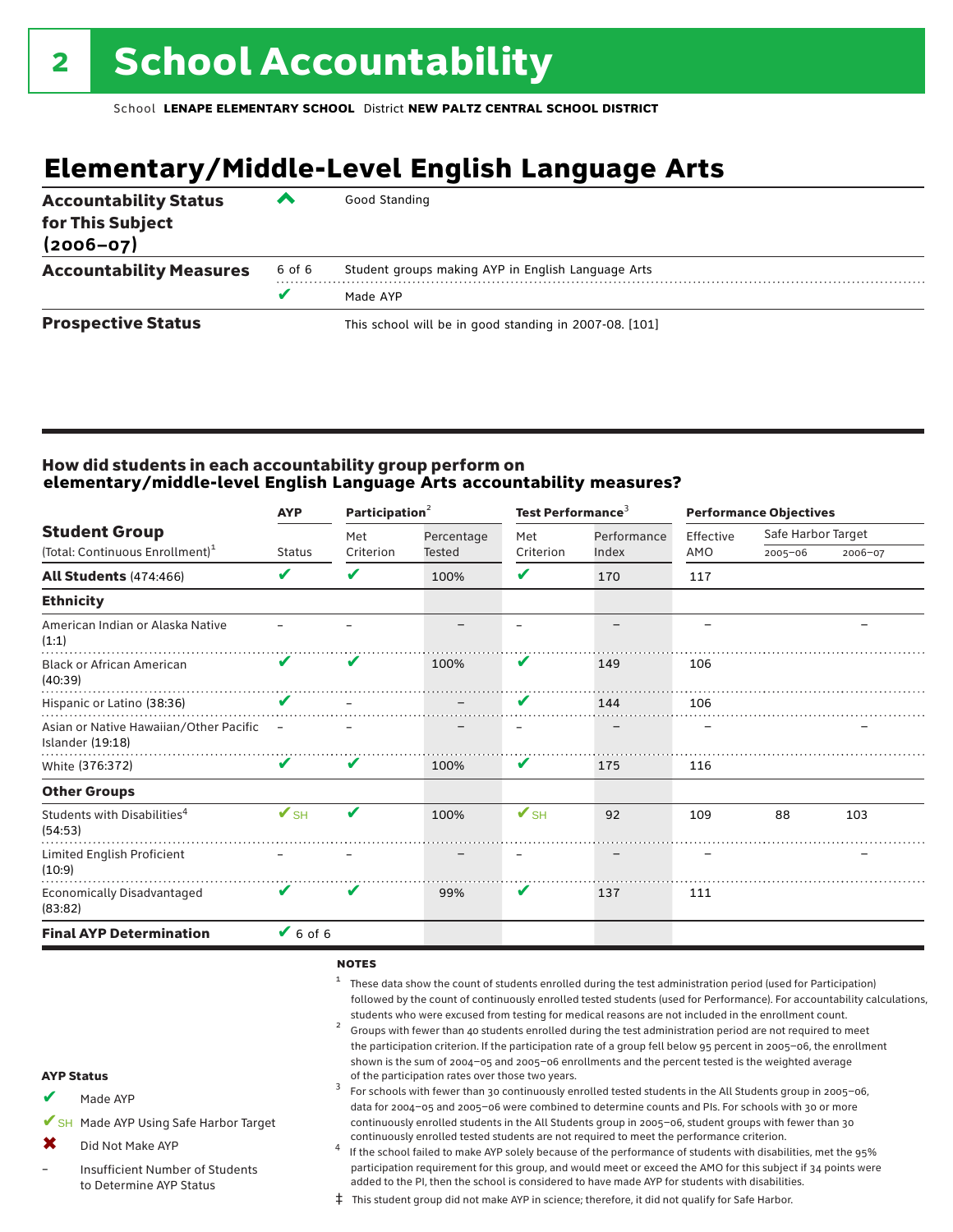## **Elementary/Middle-Level Mathematics**

| <b>Accountability Status</b><br>for This Subject<br>$(2006 - 07)$ | ▰      | Good Standing                                          |
|-------------------------------------------------------------------|--------|--------------------------------------------------------|
| <b>Accountability Measures</b>                                    | 6 of 6 | Student groups making AYP in Mathematics               |
|                                                                   |        | Made AYP                                               |
| <b>Prospective Status</b>                                         |        | This school will be in good standing in 2007-08. [101] |

#### How did students in each accountability group perform on **elementary/middle-level Mathematics accountability measures?**

|                                                            | <b>AYP</b>               |           | Participation <sup>2</sup> |           | Test Performance <sup>3</sup> | <b>Performance Objectives</b> |                    |         |  |
|------------------------------------------------------------|--------------------------|-----------|----------------------------|-----------|-------------------------------|-------------------------------|--------------------|---------|--|
| <b>Student Group</b>                                       |                          | Met       | Percentage                 | Met       | Performance                   | Effective                     | Safe Harbor Target |         |  |
| (Total: Continuous Enrollment) <sup>1</sup>                | <b>Status</b>            | Criterion | Tested                     | Criterion | Index                         | AMO                           | $2005 - 06$        | 2006-07 |  |
| <b>All Students (475:464)</b>                              | V                        | V         | 99%                        | ✔         | 173                           | 81                            |                    |         |  |
| <b>Ethnicity</b>                                           |                          |           |                            |           |                               |                               |                    |         |  |
| American Indian or Alaska Native<br>(1:1)                  |                          |           |                            |           |                               |                               |                    |         |  |
| <b>Black or African American</b><br>(42:39)                | V                        | V         | 100%                       | V         | 154                           | 70                            |                    |         |  |
| Hispanic or Latino (38:36)                                 | V                        |           |                            | V         | 139                           | 70                            |                    |         |  |
| Asian or Native Hawaiian/Other Pacific<br>Islander (18:18) | $\overline{\phantom{0}}$ |           |                            |           |                               |                               |                    |         |  |
| White (376:370)                                            | V                        | V         | 99%                        | V         | 178                           | 80                            |                    |         |  |
| <b>Other Groups</b>                                        |                          |           |                            |           |                               |                               |                    |         |  |
| Students with Disabilities <sup>4</sup><br>(54:53)         | V                        | ✔         | 100%                       | V         | 96                            | 73                            |                    |         |  |
| Limited English Proficient<br>(10:9)                       |                          |           |                            |           |                               |                               |                    |         |  |
| <b>Economically Disadvantaged</b><br>(83:81)               | V                        | V         | 98%                        | V         | 136                           | 75                            |                    |         |  |
| <b>Final AYP Determination</b>                             | $6$ of 6                 |           |                            |           |                               |                               |                    |         |  |
|                                                            |                          |           |                            |           |                               |                               |                    |         |  |

#### notes

- <sup>1</sup> These data show the count of students enrolled during the test administration period (used for Participation) followed by the count of continuously enrolled tested students (used for Performance). For accountability calculations,
- students who were excused from testing for medical reasons are not included in the enrollment count.<br><sup>2</sup> Groups with fewer than 40 students enrolled during the test administration period are not required to meet the participation criterion. If the participation rate of a group fell below 95 percent in 2005–06, the enrollment shown is the sum of 2004–05 and 2005–06 enrollments and the percent tested is the weighted average<br>of the participation rates over those two years. of the participation rates over those two years. <sup>3</sup> For schools with fewer than 30 continuously enrolled tested students in the All Students group in 2005–06,

AYP Status Made AYP ✔

✔SH Made AYP Using Safe Harbor Target

Did Not Make AYP ✖

Insufficient Number of Students to Determine AYP Status –

continuously enrolled tested students are not required to meet the performance criterion.<br>If the school failed to make AYP solely because of the performance of students with disabilities, met the 95% participation requirement for this group, and would meet or exceed the AMO for this subject if 34 points were added to the PI, then the school is considered to have made AYP for students with disabilities.

data for 2004–05 and 2005–06 were combined to determine counts and PIs. For schools with 30 or more continuously enrolled students in the All Students group in 2005–06, student groups with fewer than 30

‡ This student group did not make AYP in science; therefore, it did not qualify for Safe Harbor.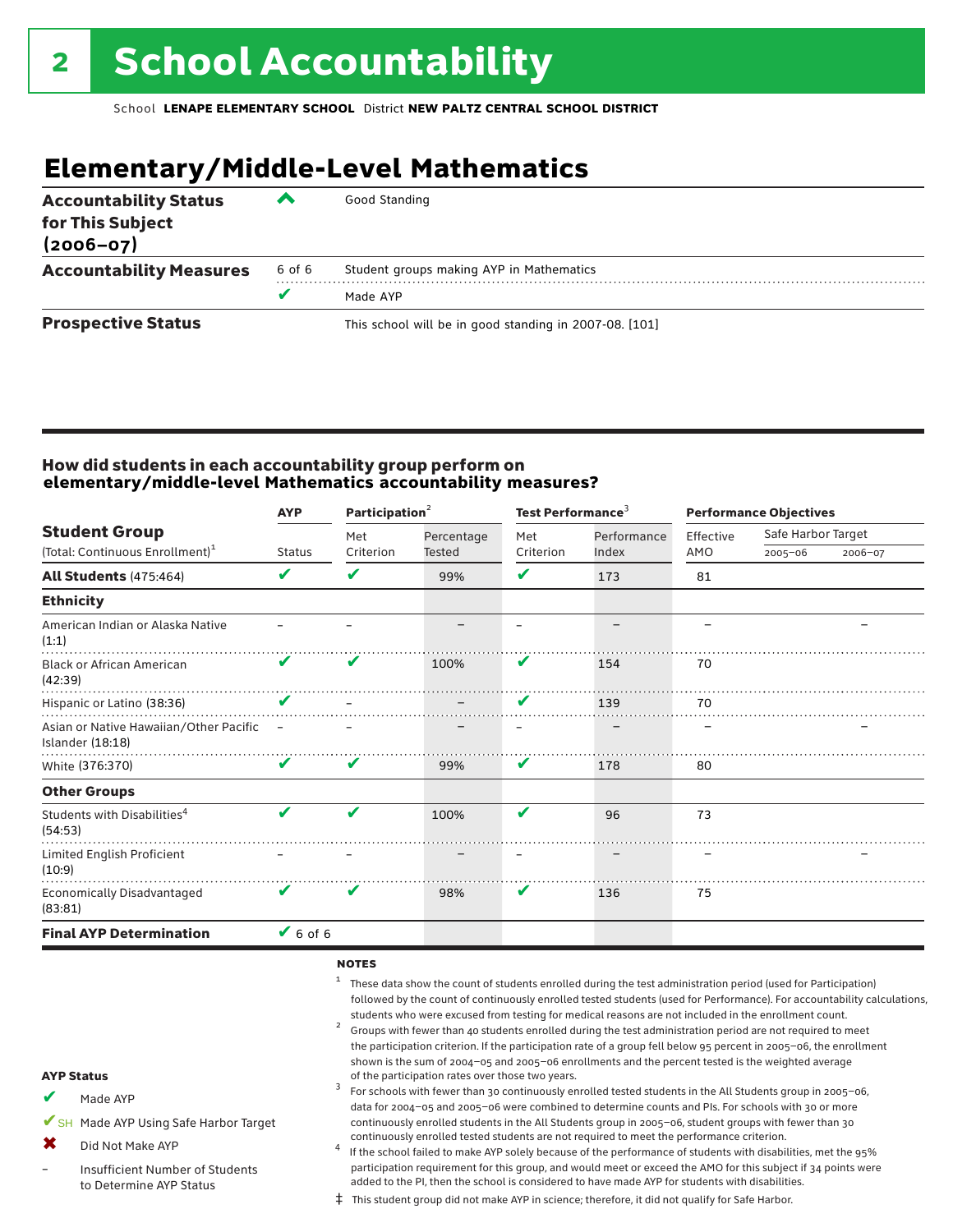### Elementary/Middle-Level Science

| <b>Accountability Status</b><br>for This Subject<br>$(2006 - 07)$ | ▞      | Good Standing                                          |
|-------------------------------------------------------------------|--------|--------------------------------------------------------|
| <b>Accountability Measures</b>                                    | 1 of 1 | Student groups making AYP in Science                   |
|                                                                   | v      | Made AYP                                               |
| <b>Prospective Status</b>                                         |        | This school will be in good standing in 2007-08. [101] |

### How did students in each accountability group perform on elementary/middle-level science accountability measures?

|                                                          | <b>AYP</b>    |                                     | Participation <sup>2</sup> |            | Test Performance <sup>3</sup> |             | <b>Performance Objectives</b> |                 |  |
|----------------------------------------------------------|---------------|-------------------------------------|----------------------------|------------|-------------------------------|-------------|-------------------------------|-----------------|--|
| <b>Student Group</b>                                     |               | Safe Harbor<br>Status Qualification | Met                        | Percentage | Met                           | Performance | State                         | Progress Target |  |
| (Total: Continuous Enrollment) <sup>1</sup>              |               |                                     | Criterion                  | Tested     | Criterion                     | Index       | Standard                      | 2005-06 2006-07 |  |
| <b>All Students (160:156)</b>                            | V             | Oualified                           | V                          | 98%        | V                             | 194         | 100                           |                 |  |
| <b>Ethnicity</b>                                         |               |                                     |                            |            |                               |             |                               |                 |  |
| American Indian or Alaska Native<br>(1:1)                |               |                                     |                            |            |                               |             |                               |                 |  |
| <b>Black or African American</b><br>(15:14)              |               |                                     |                            |            |                               |             |                               |                 |  |
| Hispanic or Latino (10:10)                               |               |                                     |                            |            |                               |             |                               |                 |  |
| Asian or Native Hawaiian/Other Pacific<br>Islander (6:6) |               |                                     |                            |            |                               |             |                               |                 |  |
| White (128:125)                                          |               | Oualified                           | V                          | 98%        | V                             | 197         | 100                           |                 |  |
| <b>Other Groups</b>                                      |               |                                     |                            |            |                               |             |                               |                 |  |
| <b>Students with Disabilities</b><br>(16:16)             |               |                                     |                            |            |                               |             |                               |                 |  |
| Limited English Proficient<br>(4:4)                      |               |                                     |                            |            |                               |             |                               |                 |  |
| Economically Disadvantaged<br>(26:26)                    |               |                                     |                            |            |                               |             |                               |                 |  |
| <b>Final AYP Determination</b>                           | $\vee$ 1 of 1 |                                     |                            |            |                               |             |                               |                 |  |

#### **NOTES**

### $1$  These data show the count of students enrolled during the test administration period (used for Participation) followed by the count of continuously enrolled tested students (used for Performance). For accountability calculations,

students who were excused from testing for medical reasons are not included in the enrollment count. <sup>2</sup> Groups with fewer than <sup>40</sup> students enrolled during the test administration period are not required to meet the participation criterion. If the participation rate of a group fell below 80 percent in 2005–06, the enrollment shown is the sum of 2004–05 and 2005–06 enrollments and the percent tested is the weighted average of the

participation rates over those two years.<br><sup>3</sup> Groups with fewer than 30 continuously enrolled tested students are not required to meet the performance criterion. For schools with fewer than 30 continuously enrolled tested students in 2005–06, data for 2004–05 and 2005–06 were combined to determine counts and performance indices.

#### AYP Status

- Made AYP ✔
- ✔SH Made AYP Using Safe Harbor Target
- Did Not Make AYP  $\mathbf x$
- Insufficient Number of Students to Determine AYP Status –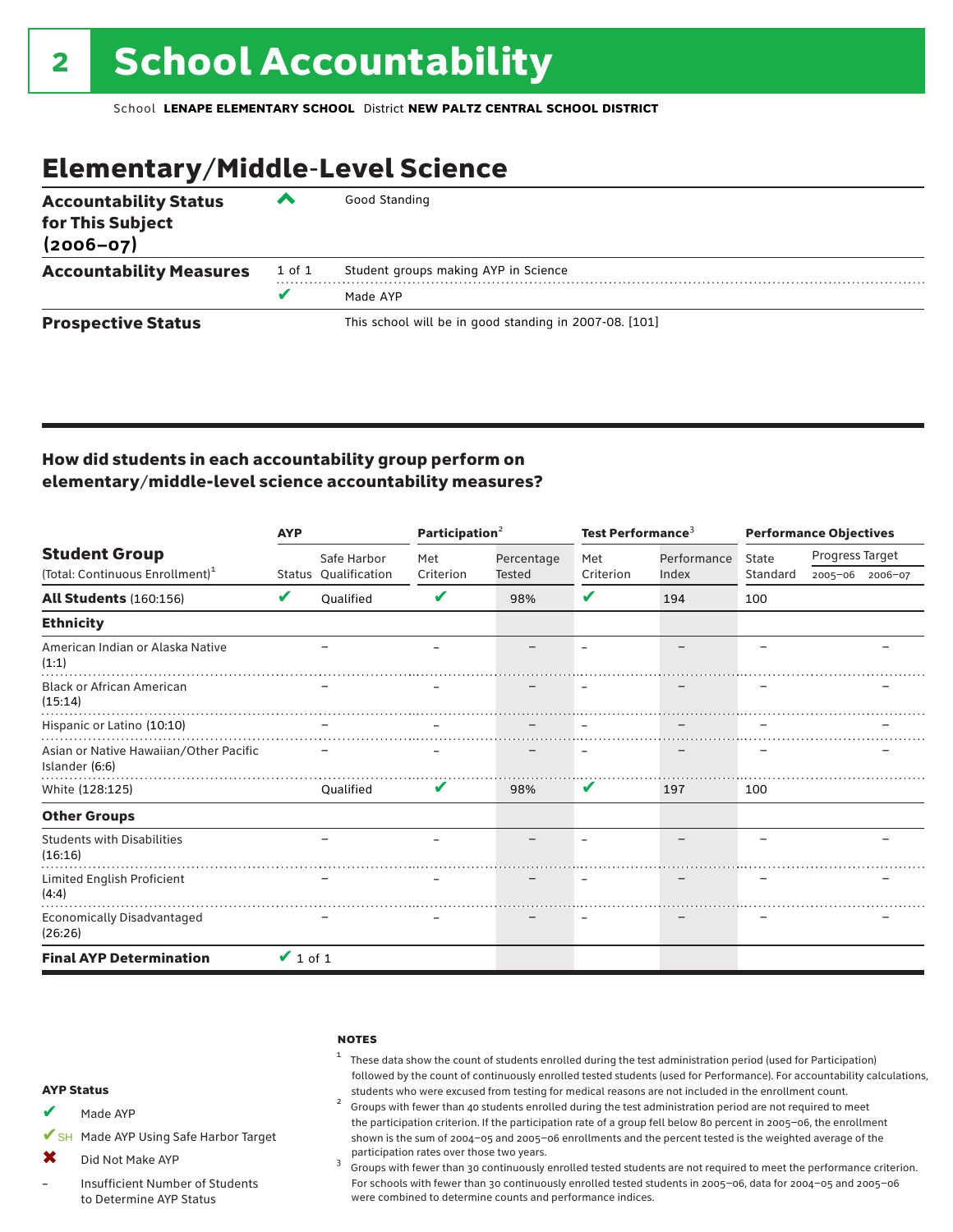### Summary of 2005–06 School Performance

Performance on the State assessments in English language arts, mathematics, and science at the elementary and middle levels is reported in terms of mean scores and the percentage of tested students scoring at or above Level 2, Level 3, and Level 4. Performance on the State assessments in ELA and mathematics at the secondary level is reported in terms of the percentage of students in a cohort scoring at these levels.

|                              |     | Percentage of students that<br>scored at or above Level 3 |      |  |  |  |  |  |
|------------------------------|-----|-----------------------------------------------------------|------|--|--|--|--|--|
| <b>English Language Arts</b> | 0%  | 50%                                                       | 100% |  |  |  |  |  |
| Grade 3                      | 70% |                                                           | 159  |  |  |  |  |  |
| Grade 4                      | 76% |                                                           | 160  |  |  |  |  |  |
| Grade 5                      | 77% |                                                           | 148  |  |  |  |  |  |
| <b>Mathematics</b>           |     |                                                           |      |  |  |  |  |  |
| Grade 3                      | 86% |                                                           | 161  |  |  |  |  |  |
| Grade 4                      | 79% |                                                           | 159  |  |  |  |  |  |
| Grade 5                      | 71% |                                                           | 149  |  |  |  |  |  |
| <b>Science</b>               |     |                                                           |      |  |  |  |  |  |
| Grade 4                      | 94% |                                                           | 157  |  |  |  |  |  |

### About the Performance Level Descriptors

#### Level 1: Not Meeting Learning Standards.

Student performance does not demonstrate an understanding of the content expected in the subject and grade level.

#### Level 2: Partially Meeting Learning Standards.

Student performance demonstrates a partial understanding of the content expected in the subject and grade level.

#### Level 3: Meeting Learning Standards.

Student performance demonstrates an understanding of the content expected in the subject and grade level.

#### Level 4: Meeting Learning Standards with Distinction.

Student performance demonstrates a thorough understanding of the content expected in the subject and grade level.

#### How are Need/Resource Capacity (N/RC) categories determined?

Districts are divided into high, average, and low need categories based on their ability to meet the special needs of their students with local resources. Districts in the high need category are subdivided into four categories based on enrollment size and, in some cases, number of students per square mile. More information about the categories can be found in the *Report to the Governor and the Legislature on the Educational Status of the State's Schools* at www.emsc.nysed.gov/irts.

In this section, this school's performance is compared with that of similar schools.

#### What are Similar Schools?

Within each N/RC category, the Department identifies Similar Schools: schools that serve similar students and have similar resources. Each school report card compares the school's performance with that of similar schools. The following factors are considered in grouping schools: a) the grade level served by the school and b) rates of student poverty and limited English proficiency. Student poverty levels are indicated by determining the percentage of children in each school who participate in the free-lunch program. By combining these factors, a measure of student need is created and used to place schools into relatively low (lowest quartile), relatively high (highest quartile), and typical (mid-range) groups.

#### This School's Similar Schools Group: **14**

All schools in this group are elementary level schools in school districts with average student needs in relation to district resource capacity. The schools in this group are in the middle range of student needs for elementary level schools in these districts.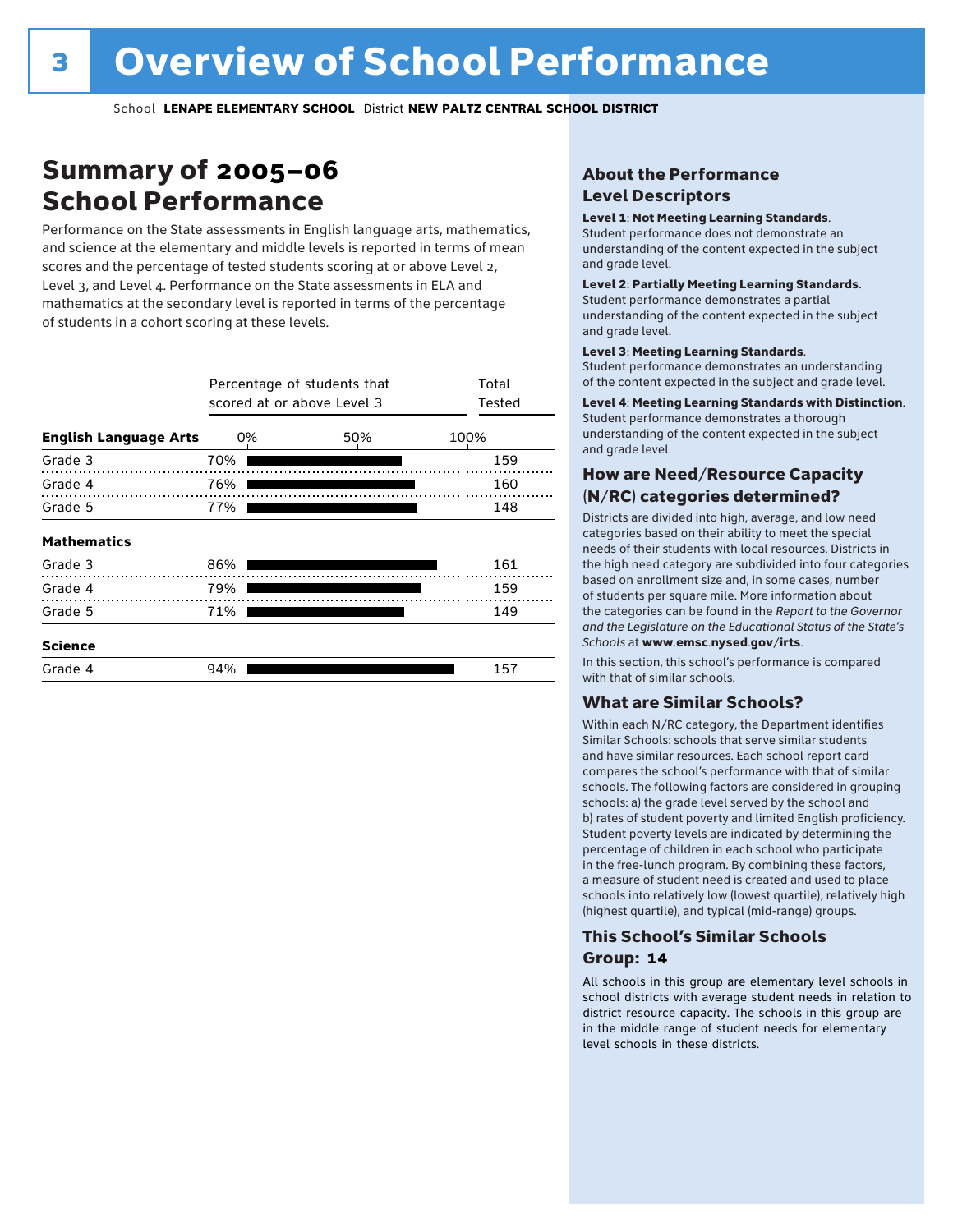### **This School's Results in Grade 3 English Language Arts**

|                                   |        | <b>This School</b>              |         |                                 |                | <b>Similar Schools</b> |                                     |                                 |   |
|-----------------------------------|--------|---------------------------------|---------|---------------------------------|----------------|------------------------|-------------------------------------|---------------------------------|---|
|                                   |        | Percentage scoring at level(s): |         |                                 |                |                        | Percentage scoring at level(s):     |                                 |   |
|                                   |        | $2 - 4$                         | $3 - 4$ | 4                               |                | $2 - 4$                | $3 - 4$                             | 4                               |   |
| Mean Score: 672                   | Range: | 616-780                         | 650-780 |                                 | 730-780        |                        |                                     |                                 |   |
|                                   |        | 93%                             |         |                                 |                | 94%                    |                                     |                                 |   |
|                                   | 100%   |                                 | 70%     |                                 |                |                        | 75%                                 |                                 |   |
|                                   |        |                                 |         |                                 |                |                        |                                     |                                 |   |
|                                   |        |                                 |         |                                 |                |                        |                                     |                                 |   |
|                                   |        |                                 |         |                                 | 8%             |                        |                                     | 8%                              |   |
| Number of Students:               |        | 148                             | 111     |                                 | 12             |                        |                                     |                                 |   |
| <b>Results by</b>                 |        | 2005-06 School Year             |         |                                 |                |                        | 2004-05 School Year                 |                                 |   |
|                                   |        | Total                           |         | Percentage scoring at level(s): |                | Total                  |                                     | Percentage scoring at level(s): |   |
| <b>Student Group</b>              |        | Tested                          | $2 - 4$ | $3 - 4$                         | $\overline{4}$ | Tested                 | $2 - 4$                             | $3 - 4$                         | 4 |
| <b>All Students</b>               |        | 159                             | 93%     | 70%                             | 8%             |                        |                                     |                                 |   |
| Female                            |        | 70                              | 94%     | 70%                             | 9%             |                        |                                     |                                 |   |
| Male                              |        | 89                              | 92%     | 70%                             | 7%             |                        |                                     |                                 |   |
| American Indian or Alaska Native  |        |                                 |         |                                 |                |                        |                                     |                                 |   |
| <b>Black or African American</b>  |        | 13                              | 85%     | 54%                             | 0%             |                        |                                     |                                 |   |
| Hispanic or Latino                |        | 15                              | 80%     | 53%                             | 13%            |                        |                                     |                                 |   |
| Asian or Native Hawaiian/Other    |        | 5                               | 100%    | 100%                            | 20%            |                        |                                     |                                 |   |
| Pacific Islander                  |        |                                 |         |                                 |                |                        |                                     |                                 | H |
| White                             |        | 126                             | 95%     | 72%                             | 7%             |                        | This test was not given in 2004-05. |                                 | Н |
| Small Group Totals                |        |                                 |         |                                 |                |                        |                                     |                                 |   |
| <b>General-Education Students</b> |        | 141                             | 95%     | 74%                             | 9%             |                        |                                     |                                 |   |
| <b>Students with Disabilities</b> |        | 18                              | 78%     | 33%                             | 0%             |                        |                                     |                                 |   |
| English Proficient                |        | 157                             |         |                                 |                |                        |                                     |                                 |   |
| Limited English Proficient        |        | $\overline{2}$                  |         |                                 |                |                        |                                     |                                 |   |
| Economically Disadvantaged        |        | 28                              | 79%     | 50%                             | 4%             |                        |                                     |                                 |   |
| Not Disadvantaged                 |        | 131                             | 96%     | 74%                             | 8%             |                        |                                     |                                 |   |
| Migrant                           |        |                                 |         |                                 |                |                        |                                     |                                 |   |
| Not Migrant                       |        | 159                             | 93%     | 70%                             | 8%             |                        |                                     |                                 |   |
| <b>NOTES</b>                      |        |                                 |         |                                 |                |                        |                                     |                                 |   |

The – symbol indicates that data for a group of students has been suppressed. If a group has fewer than five students, data for that group and the next smallest group(s) are suppressed to protect the privacy of individual students.

| <b>Other</b>                                                                                         | 2005-06 School Year |                                                        |  |  | 2004-05 School Year |                                        |         |     |
|------------------------------------------------------------------------------------------------------|---------------------|--------------------------------------------------------|--|--|---------------------|----------------------------------------|---------|-----|
| <b>Assessments</b>                                                                                   | Total<br>Tested     | Number scoring at level(s):<br>$2 - 4$<br>$3 - 4$<br>4 |  |  | Total<br>Tested     | Number scoring at level(s):<br>$2 - 4$ | $3 - 4$ | 4   |
| New York State Alternate Assessment<br>(NYSAA): Grade 3 Equivalent                                   |                     |                                                        |  |  |                     | This test was not given in 2004-05.    |         |     |
| New York State English as a Second<br>Language Achievement Test (NYSESLAT) <sup>+</sup> :<br>Grade 3 |                     |                                                        |  |  | N/A                 | N/A                                    | N/A     | N/A |

† Results in this report are shown for students who took the NYSESLAT in lieu of the New York State Testing Program assessment for accountability purposes.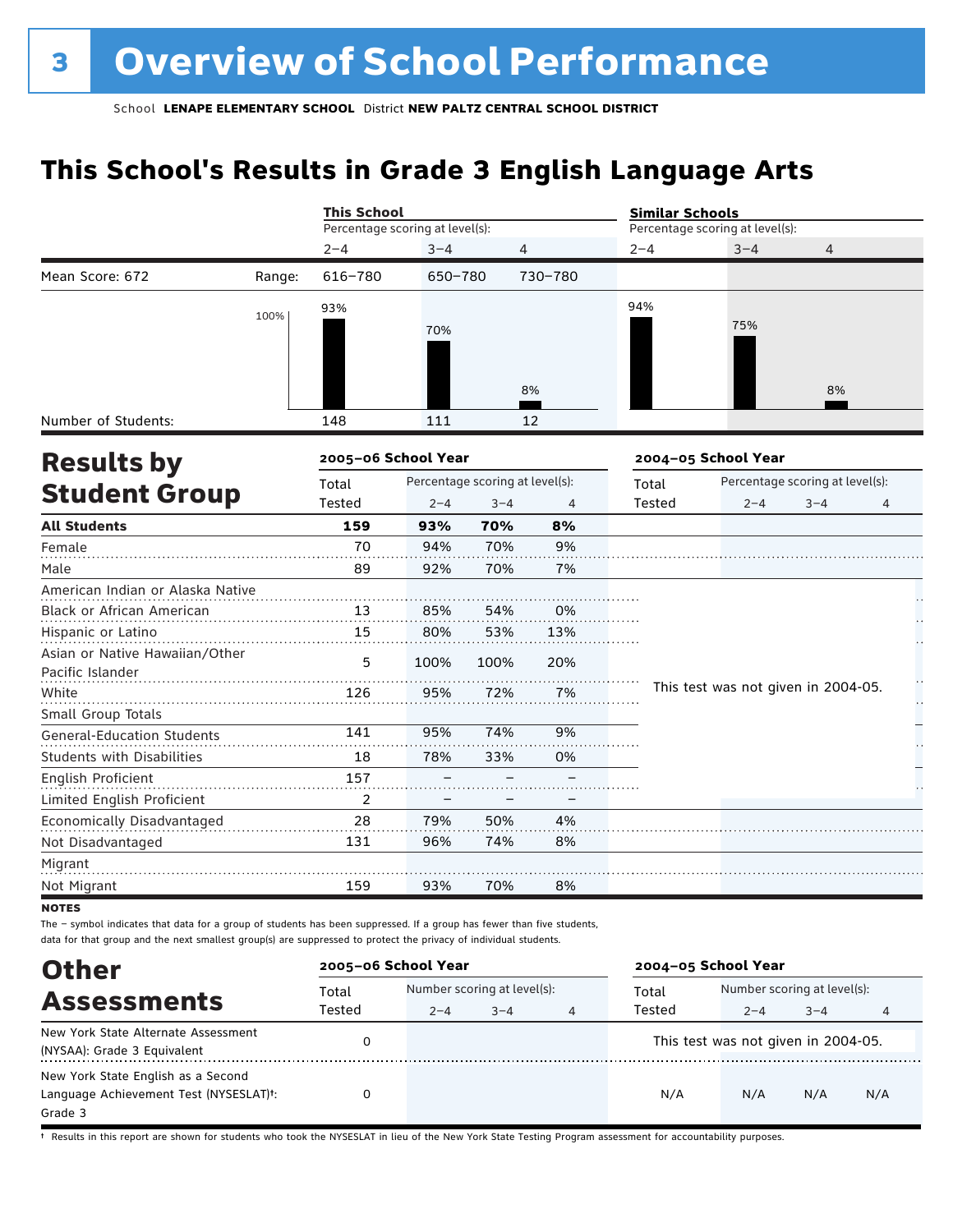### **This School's Results in Grade 3 Mathematics**

|                                                    |        | <b>This School</b>              |                                 |         |         | <b>Similar Schools</b> |                                     |                                 |   |  |
|----------------------------------------------------|--------|---------------------------------|---------------------------------|---------|---------|------------------------|-------------------------------------|---------------------------------|---|--|
|                                                    |        | Percentage scoring at level(s): |                                 |         |         |                        | Percentage scoring at level(s):     |                                 |   |  |
|                                                    |        | $2 - 4$                         | $3 - 4$                         |         | 4       | $2 - 4$                | $3 - 4$                             | 4                               |   |  |
| Mean Score: 677                                    | Range: | 624-770                         | 650-770                         |         | 703-770 |                        |                                     |                                 |   |  |
|                                                    | 100%   | 94%                             | 86%                             |         | 21%     | 97%                    | 87%                                 | 25%                             |   |  |
|                                                    |        |                                 |                                 |         |         |                        |                                     |                                 |   |  |
| Number of Students:                                |        | 152                             | 139                             |         | 34      |                        |                                     |                                 |   |  |
| <b>Results by</b>                                  |        | 2005-06 School Year             |                                 |         |         |                        | 2004-05 School Year                 |                                 |   |  |
|                                                    |        | Total                           | Percentage scoring at level(s): |         |         | Total                  |                                     | Percentage scoring at level(s): |   |  |
| <b>Student Group</b>                               |        | <b>Tested</b>                   | $2 - 4$                         | $3 - 4$ | 4       | <b>Tested</b>          | $2 - 4$                             | $3 - 4$                         | 4 |  |
| <b>All Students</b>                                |        | 161                             | 94%                             | 86%     | 21%     |                        |                                     |                                 |   |  |
| Female                                             |        | 72                              | 99%                             | 88%     | 21%     |                        |                                     |                                 |   |  |
| Male                                               |        | 89                              | 91%                             | 85%     | 21%     |                        |                                     |                                 |   |  |
| American Indian or Alaska Native                   |        |                                 |                                 |         |         |                        |                                     |                                 |   |  |
| Black or African American                          |        | 15                              | 100%                            | 87%     | 20%     |                        |                                     |                                 |   |  |
| Hispanic or Latino                                 |        | 15                              | 87%                             | 67%     | 13%     |                        |                                     |                                 |   |  |
| Asian or Native Hawaiian/Other<br>Pacific Islander |        | 5                               | 80%                             | 80%     | 40%     |                        |                                     |                                 |   |  |
| White                                              |        | 126                             | 95%                             | 89%     | 21%     |                        | This test was not given in 2004-05. |                                 |   |  |
| Small Group Totals                                 |        |                                 |                                 |         |         |                        |                                     |                                 |   |  |
| <b>General-Education Students</b>                  |        | 143                             | 96%                             | 90%     | 23%     |                        |                                     |                                 |   |  |
| <b>Students with Disabilities</b>                  |        | 18                              | 83%                             | 56%     | 6%      |                        |                                     |                                 |   |  |
| English Proficient                                 |        | 159                             |                                 |         |         |                        |                                     |                                 |   |  |
| Limited English Proficient                         |        | 2                               |                                 |         |         |                        |                                     |                                 |   |  |
| Economically Disadvantaged                         |        | 28                              | 89%                             | 64%     | 11%     |                        |                                     |                                 |   |  |
| Not Disadvantaged                                  |        | 133                             | 95%                             | 91%     | 23%     |                        |                                     |                                 |   |  |
| Migrant                                            |        |                                 |                                 |         |         |                        |                                     |                                 |   |  |
| Not Migrant                                        |        | 161                             | 94%                             | 86%     | 21%     |                        |                                     |                                 |   |  |
|                                                    |        |                                 |                                 |         |         |                        |                                     |                                 |   |  |

**NOTES** 

The – symbol indicates that data for a group of students has been suppressed. If a group has fewer than five students, data for that group and the next smallest group(s) are suppressed to protect the privacy of individual students.

| <b>Other</b>                                                       | 2005-06 School Year |         |                                        | 2004-05 School Year |                                        |         |  |  |
|--------------------------------------------------------------------|---------------------|---------|----------------------------------------|---------------------|----------------------------------------|---------|--|--|
| <b>Assessments</b>                                                 | Total<br>Tested     | $2 - 4$ | Number scoring at level(s):<br>$3 - 4$ | Total<br>Tested     | Number scoring at level(s):<br>$2 - 4$ | $3 - 4$ |  |  |
| New York State Alternate Assessment<br>(NYSAA): Grade 3 Equivalent |                     |         |                                        |                     | This test was not given in 2004-05.    |         |  |  |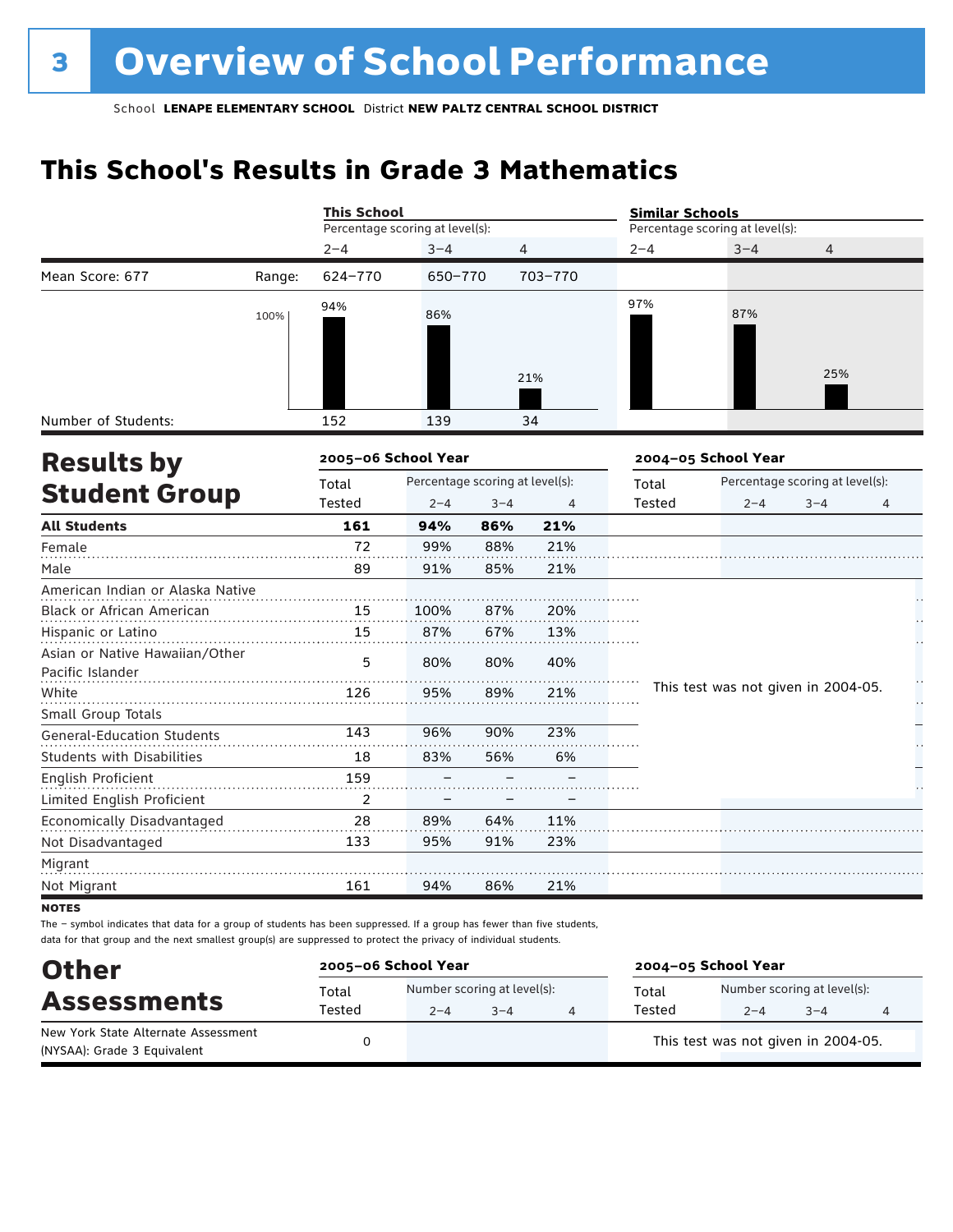### **This School's Results in Grade 4 English Language Arts**

|                                                                                                                                                                                                                                                                                                                                                                    |        | <b>This School</b>              |         |                                 |                | <b>Similar Schools</b> |                                 |                                      |  |  |  |
|--------------------------------------------------------------------------------------------------------------------------------------------------------------------------------------------------------------------------------------------------------------------------------------------------------------------------------------------------------------------|--------|---------------------------------|---------|---------------------------------|----------------|------------------------|---------------------------------|--------------------------------------|--|--|--|
|                                                                                                                                                                                                                                                                                                                                                                    |        | Percentage scoring at level(s): |         |                                 |                |                        | Percentage scoring at level(s): |                                      |  |  |  |
|                                                                                                                                                                                                                                                                                                                                                                    |        | $2 - 4$                         | $3 - 4$ | 4                               |                | $2 - 4$                | $3 - 4$<br>4                    |                                      |  |  |  |
| Mean Score: 671                                                                                                                                                                                                                                                                                                                                                    | Range: | $612 - 775$                     | 650-775 |                                 | 716-775        |                        |                                 |                                      |  |  |  |
|                                                                                                                                                                                                                                                                                                                                                                    | 100%   | 94%                             | 76%     |                                 |                | 94%                    | 75%                             |                                      |  |  |  |
|                                                                                                                                                                                                                                                                                                                                                                    |        |                                 |         |                                 | 9%             |                        |                                 | 9%                                   |  |  |  |
| Number of Students:                                                                                                                                                                                                                                                                                                                                                |        | 150                             | 122     |                                 | 14             |                        |                                 |                                      |  |  |  |
|                                                                                                                                                                                                                                                                                                                                                                    |        | 2005-06 School Year             |         |                                 |                |                        | 2004-05 School Year             |                                      |  |  |  |
| <b>Results by</b><br><b>Student Group</b><br><b>All Students</b><br>Female<br>Male<br><b>Black or African American</b><br>Hispanic or Latino<br>Pacific Islander<br>White<br>Small Group Totals<br><b>General-Education Students</b><br><b>Students with Disabilities</b><br><b>English Proficient</b><br>Limited English Proficient<br>Economically Disadvantaged |        | Total                           |         | Percentage scoring at level(s): |                | Total                  | Percentage scoring at level(s): |                                      |  |  |  |
|                                                                                                                                                                                                                                                                                                                                                                    |        | Tested                          | $2 - 4$ | $3 - 4$                         | $\overline{4}$ | Tested                 | $2 - 4$                         | $3 - 4$<br>4                         |  |  |  |
|                                                                                                                                                                                                                                                                                                                                                                    |        | 160                             | 94%     | 76%                             | 9%             |                        |                                 |                                      |  |  |  |
|                                                                                                                                                                                                                                                                                                                                                                    |        | 89                              | 96%     | 83%                             | 11%            |                        |                                 |                                      |  |  |  |
|                                                                                                                                                                                                                                                                                                                                                                    |        | 71                              | 92%     | 68%                             | 6%             |                        |                                 |                                      |  |  |  |
| American Indian or Alaska Native                                                                                                                                                                                                                                                                                                                                   |        | $\mathbf{1}$                    |         |                                 |                |                        |                                 |                                      |  |  |  |
|                                                                                                                                                                                                                                                                                                                                                                    |        | 15                              | 80%     | 53%                             | 0%             |                        |                                 |                                      |  |  |  |
|                                                                                                                                                                                                                                                                                                                                                                    |        | 10                              | 80%     | 50%                             | 10%            |                        |                                 | New assessments for elementary-      |  |  |  |
| Asian or Native Hawaiian/Other                                                                                                                                                                                                                                                                                                                                     |        | 6                               |         |                                 |                |                        | arts and mathematics were       | and middle-level English language    |  |  |  |
|                                                                                                                                                                                                                                                                                                                                                                    |        | 128                             | 97%     | 81%                             | 9%             |                        |                                 | administered in 2006. Results from   |  |  |  |
|                                                                                                                                                                                                                                                                                                                                                                    |        | 7                               | 86%     | 71%                             | 14%            |                        |                                 | these assessments cannot be directly |  |  |  |
|                                                                                                                                                                                                                                                                                                                                                                    |        | 144                             | 98%     | 83%                             | 10%            |                        | administered assessments.       | compared to results from previously  |  |  |  |
|                                                                                                                                                                                                                                                                                                                                                                    |        | 16                              | 56%     | 13%                             | 0%             |                        |                                 |                                      |  |  |  |
|                                                                                                                                                                                                                                                                                                                                                                    |        | 157                             |         |                                 |                |                        |                                 |                                      |  |  |  |
|                                                                                                                                                                                                                                                                                                                                                                    |        | 3                               |         |                                 |                |                        |                                 |                                      |  |  |  |
|                                                                                                                                                                                                                                                                                                                                                                    |        | 26                              | 81%     | 54%                             | 4%             |                        |                                 |                                      |  |  |  |

Migrant

Not Disadvantaged

Not Migrant

**NOTES** 

The – symbol indicates that data for a group of students has been suppressed. If a group has fewer than five students, data for that group and the next smallest group(s) are suppressed to protect the privacy of individual students.

134

96%

94%

. . . . . . .

160

. . . . . . . . .

| <b>Other</b>                                        | 2005-06 School Year |         |                             |  | 2004-05 School Year |                             |         |     |
|-----------------------------------------------------|---------------------|---------|-----------------------------|--|---------------------|-----------------------------|---------|-----|
|                                                     | Total               |         | Number scoring at level(s): |  |                     | Number scoring at level(s): |         |     |
| <b>Assessments</b>                                  | Tested              | $2 - 4$ | $3 - 4$                     |  | Tested              | $2 - 4$                     | $3 - 4$ | 4   |
| New York State Alternate Assessment                 |                     |         |                             |  |                     |                             |         |     |
| (NYSAA): Grade 4 Equivalent                         |                     |         |                             |  |                     |                             |         |     |
| New York State English as a Second                  |                     |         |                             |  |                     |                             |         |     |
| Language Achievement Test (NYSESLAT) <sup>+</sup> : |                     |         |                             |  |                     |                             |         | N/A |
| Grade 4                                             |                     |         |                             |  |                     |                             |         |     |

81%

10%

9%

76%

. . . . . . . .

† Results in this report are shown for students who took the NYSESLAT in lieu of the New York State Testing Program assessment for accountability purposes.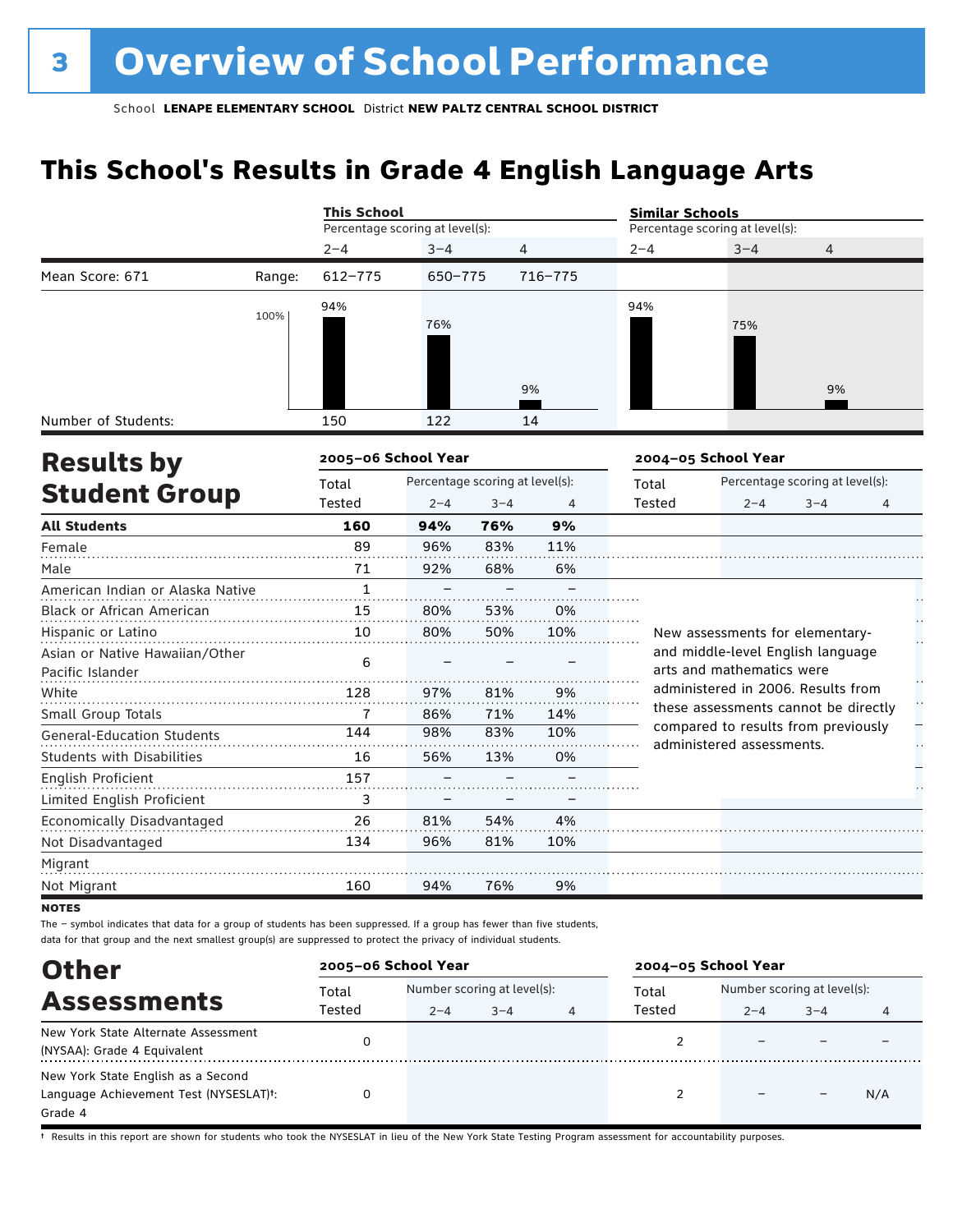### **This School's Results in Grade 4 Mathematics**

|                                                    |        | <b>This School</b>              |                                 |         |         | <b>Similar Schools</b> |                                                                  |                                 |   |
|----------------------------------------------------|--------|---------------------------------|---------------------------------|---------|---------|------------------------|------------------------------------------------------------------|---------------------------------|---|
|                                                    |        | Percentage scoring at level(s): |                                 |         |         |                        | Percentage scoring at level(s):                                  |                                 |   |
|                                                    |        | $2 - 4$                         | $3 - 4$                         | 4       |         | $2 - 4$                | $3 - 4$                                                          | 4                               |   |
| Mean Score: 676                                    | Range: | 622-800                         | 650-800                         |         | 702-800 |                        |                                                                  |                                 |   |
|                                                    | 100%   | 95%                             | 79%                             |         | 25%     | 96%                    | 85%                                                              | 27%                             |   |
| Number of Students:                                |        | 151                             | 125                             |         | 39      |                        |                                                                  |                                 |   |
| <b>Results by</b>                                  |        | 2005-06 School Year             |                                 |         |         |                        | 2004-05 School Year                                              |                                 |   |
|                                                    |        | Total                           | Percentage scoring at level(s): |         |         | Total                  |                                                                  | Percentage scoring at level(s): |   |
| <b>Student Group</b>                               |        | Tested                          | $2 - 4$                         | $3 - 4$ | 4       | <b>Tested</b>          | $2 - 4$                                                          | $3 - 4$                         | 4 |
| <b>All Students</b>                                |        | 159                             | 95%                             | 79%     | 25%     |                        |                                                                  |                                 |   |
| Female                                             |        | 89                              | 97%                             | 81%     | 20%     |                        |                                                                  |                                 |   |
| Male                                               |        | 70                              | 93%                             | 76%     | 30%     |                        |                                                                  |                                 |   |
| American Indian or Alaska Native                   |        | $\mathbf{1}$                    |                                 |         |         |                        |                                                                  |                                 |   |
| Black or African American                          |        | 15                              | 87%                             | 40%     | 7%      |                        |                                                                  |                                 |   |
| Hispanic or Latino                                 |        | 10                              | 90%                             | 50%     | 10%     |                        | New assessments for elementary-                                  |                                 |   |
| Asian or Native Hawaiian/Other<br>Pacific Islander |        | 6                               |                                 |         |         |                        | and middle-level English language<br>arts and mathematics were   |                                 |   |
| White                                              |        | 127                             | 96%                             | 85%     | 25%     |                        | administered in 2006. Results from                               |                                 |   |
| Small Group Totals                                 |        | 7                               | 100%                            | 86%     | 71%     |                        | these assessments cannot be directly                             |                                 | H |
| <b>General-Education Students</b>                  |        | 143                             | 100%                            | 85%     | 27%     |                        | compared to results from previously<br>administered assessments. |                                 |   |
| <b>Students with Disabilities</b>                  |        | 16                              | 50%                             | 19%     | 0%      |                        |                                                                  |                                 |   |
| English Proficient                                 |        | 155                             |                                 |         |         |                        |                                                                  |                                 |   |
| Limited English Proficient                         |        | 4                               |                                 |         |         |                        |                                                                  |                                 |   |
| Economically Disadvantaged                         |        | 26                              | 88%                             | 50%     | 4%      |                        |                                                                  |                                 |   |
| Not Disadvantaged                                  |        | 133                             | 96%                             | 84%     | 29%     |                        |                                                                  |                                 |   |
| Migrant                                            |        |                                 |                                 |         |         |                        |                                                                  |                                 |   |
| Not Migrant                                        |        | 159                             | 95%                             | 79%     | 25%     |                        |                                                                  |                                 |   |

**NOTES** 

The – symbol indicates that data for a group of students has been suppressed. If a group has fewer than five students, data for that group and the next smallest group(s) are suppressed to protect the privacy of individual students.

| <b>Other</b>                        | 2005-06 School Year |                             |         | 2004-05 School Year |        |                             |                          |                          |
|-------------------------------------|---------------------|-----------------------------|---------|---------------------|--------|-----------------------------|--------------------------|--------------------------|
| <b>Assessments</b>                  | Total               | Number scoring at level(s): |         |                     | Total  | Number scoring at level(s): |                          |                          |
|                                     | Tested              | $2 - 4$                     | $3 - 4$ |                     | Tested | $2 - 4$                     | $3 - 4$                  |                          |
| New York State Alternate Assessment |                     |                             |         |                     |        | $\overline{\phantom{0}}$    | $\overline{\phantom{0}}$ | $\overline{\phantom{0}}$ |
| (NYSAA): Grade 4 Equivalent         |                     |                             |         |                     |        |                             |                          |                          |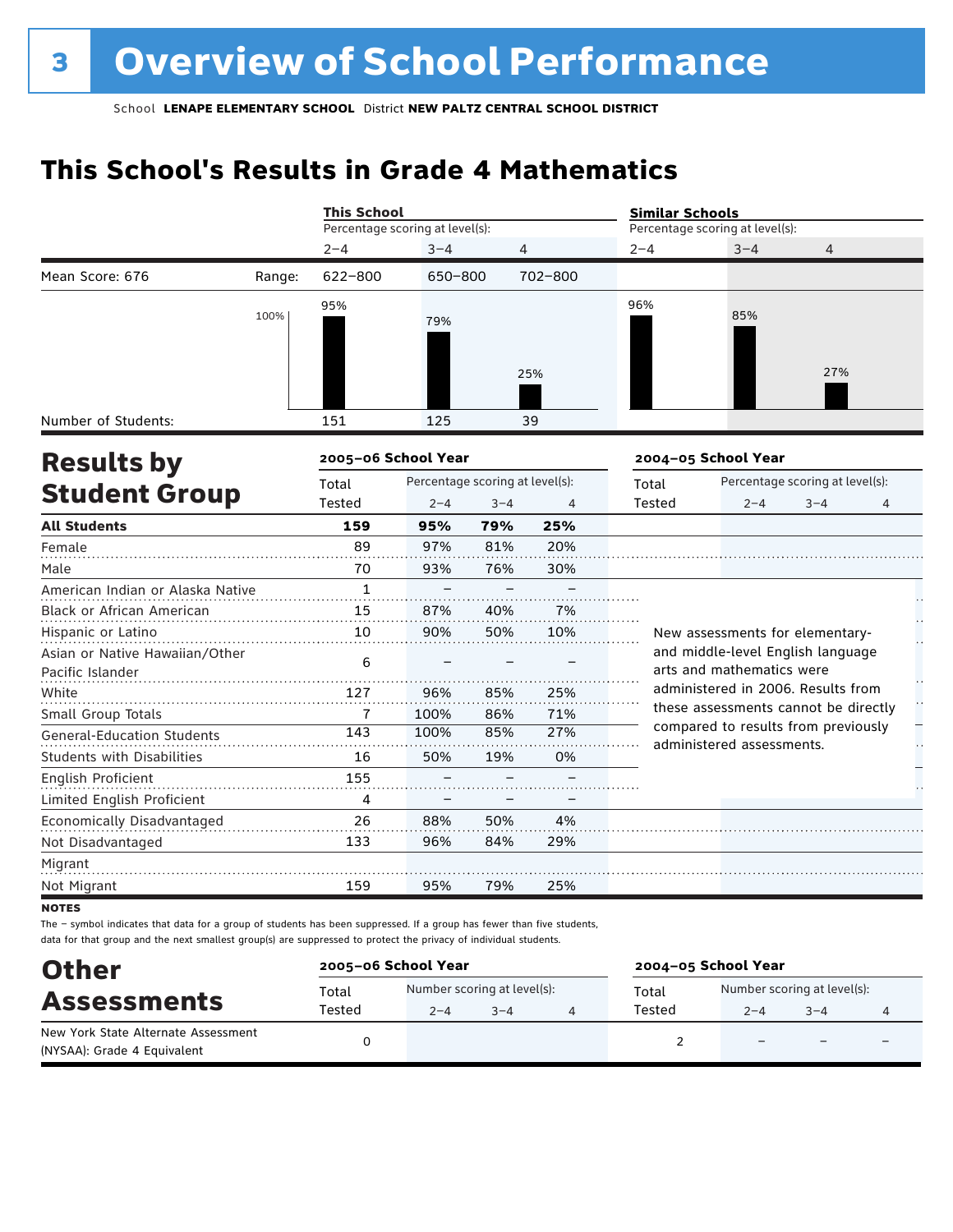### **This School's Results in Grade 4 Science**

|                                       |        | <b>This School</b>  |                                 |                |                                          | <b>Similar Schools</b> |                |  |  |
|---------------------------------------|--------|---------------------|---------------------------------|----------------|------------------------------------------|------------------------|----------------|--|--|
|                                       |        |                     | Percentage scoring at level(s): |                | Percentage scoring at level(s):          |                        |                |  |  |
|                                       |        | $2 - 4$             | $3 - 4$                         | $\overline{4}$ | $2 - 4$                                  | $3 - 4$                | $\overline{4}$ |  |  |
| Mean Score: 86                        | Range: | $45 - 100$          | $65 - 100$                      | $85 - 100$     |                                          |                        |                |  |  |
| $\blacksquare$ 2005-06<br>$2004 - 05$ | 100%   | 100% 97%            | 94%<br>84%                      | 61%<br>47%     | 99% 99%                                  | 95% 92%                | 61% 55%        |  |  |
| Number of Students:                   |        | 144<br>157          | 147 125                         | 95<br>70       |                                          |                        |                |  |  |
| <b>Results by</b>                     |        | 2005-06 School Year |                                 |                | 2004-05 School Year                      |                        |                |  |  |
| ------                                |        | Total               | Percentage scoring at level(s): |                | Percentage scoring at level(s):<br>Total |                        |                |  |  |

|                                   | Total        | Percentage scoring at level(s): |         |     | Total         | Percentage scoring at level(s): |         |                |
|-----------------------------------|--------------|---------------------------------|---------|-----|---------------|---------------------------------|---------|----------------|
| <b>Student Group</b>              | Tested       | $2 - 4$                         | $3 - 4$ | 4   | Tested        | $2 - 4$                         | $3 - 4$ | $\overline{4}$ |
| <b>All Students</b>               | 157          | 100%                            | 94%     | 61% | 149           | 97%                             | 84%     | 47%            |
| Female                            | 87           | 100%                            | 94%     | 59% | 72            | 97%                             | 89%     | 42%            |
| Male                              | 70           | 100%                            | 93%     | 63% | 77            | 96%                             | 79%     | 52%            |
| American Indian or Alaska Native  | $\mathbf{1}$ |                                 |         |     |               |                                 |         |                |
| Black or African American         | 15           | 100%                            | 80%     | 20% | 9             | 100%                            | 78%     | 22%            |
| Hispanic or Latino                | 10           | 100%                            | 70%     | 40% | 12            | 83%                             | 67%     | 8%             |
| Asian or Native Hawaiian/Other    | 6            |                                 |         |     | 6             | 83%                             | 67%     | 50%            |
| Pacific Islander                  |              |                                 |         |     |               |                                 |         |                |
| White                             | 125          | 100%                            | 97%     | 66% | 122           | 98%                             | 87%     | 52%            |
| Small Group Totals                |              | 100%                            | 100%    | 71% |               |                                 |         |                |
| <b>General-Education Students</b> | 141          | 100%                            | 97%     | 65% | 135           | 99%                             | 88%     | 52%            |
| <b>Students with Disabilities</b> | 16           | 100%                            | 63%     | 19% | 14            | 79%                             | 43%     | 0%             |
| English Proficient                | 153          |                                 |         |     | 143           | 97%                             | 85%     | 49%            |
| Limited English Proficient        | 4            |                                 |         |     | 6             | 100%                            | 50%     | 0%             |
| Economically Disadvantaged        | 26           | 100%                            | 77%     | 23% | 26            | 92%                             | 62%     | 12%            |
| Not Disadvantaged                 | 131          | 100%                            | 97%     | 68% | 123           | 98%                             | 89%     | 54%            |
| Migrant                           |              |                                 |         |     | $\mathcal{P}$ |                                 |         |                |
| Not Migrant                       | 157          | 100%                            | 94%     | 61% | 147           |                                 |         |                |

**NOTES** 

The – symbol indicates that data for a group of students has been suppressed. If a group has fewer than five students, data for that group and the next smallest group(s) are suppressed to protect the privacy of individual students.

| <b>Other</b>                                                       | 2005-06 School Year |                                        |         | 2004-05 School Year |                                        |                          |  |  |
|--------------------------------------------------------------------|---------------------|----------------------------------------|---------|---------------------|----------------------------------------|--------------------------|--|--|
| <b>Assessments</b>                                                 | Total<br>Tested     | Number scoring at level(s):<br>$2 - 4$ | $3 - 4$ | Total<br>Tested     | Number scoring at level(s):<br>$2 - 4$ | $3 - 4$                  |  |  |
| New York State Alternate Assessment<br>(NYSAA): Grade 4 Equivalent |                     |                                        |         |                     |                                        | $\overline{\phantom{0}}$ |  |  |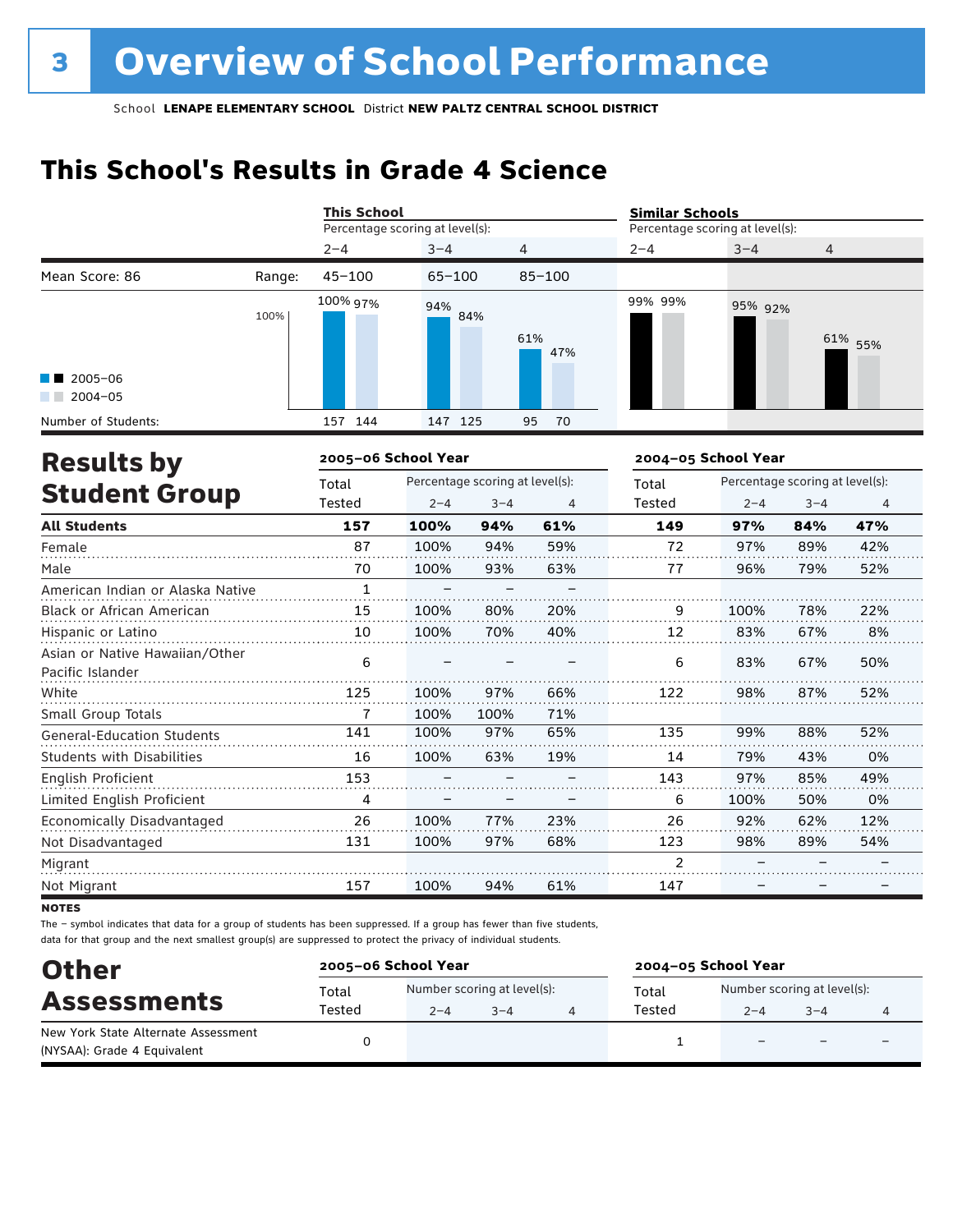### **This School's Results in Grade 5 English Language Arts**

|                                                    |        |                                 | <b>This School</b>              |         |         |         | <b>Similar Schools</b>              |                                 |    |  |  |  |
|----------------------------------------------------|--------|---------------------------------|---------------------------------|---------|---------|---------|-------------------------------------|---------------------------------|----|--|--|--|
|                                                    |        | Percentage scoring at level(s): |                                 |         |         |         | Percentage scoring at level(s):     |                                 |    |  |  |  |
|                                                    |        | $2 - 4$                         | $3 - 4$                         | 4       |         | $2 - 4$ | $3 - 4$                             | 4                               |    |  |  |  |
| Mean Score: 674                                    | Range: | 608-795                         | 650-795                         |         | 711-795 |         |                                     |                                 |    |  |  |  |
|                                                    | 100%   | 96%                             | 77%                             |         | 19%     | 96%     | 75%                                 | 13%                             |    |  |  |  |
| Number of Students:                                |        | 142                             | 114                             |         | 28      |         |                                     |                                 |    |  |  |  |
|                                                    |        |                                 |                                 |         |         |         |                                     |                                 |    |  |  |  |
| <b>Results by</b>                                  |        | 2005-06 School Year             |                                 |         |         |         | 2004-05 School Year                 |                                 |    |  |  |  |
|                                                    |        | Total                           | Percentage scoring at level(s): |         |         | Total   |                                     | Percentage scoring at level(s): |    |  |  |  |
| <b>Student Group</b>                               |        | Tested                          | $2 - 4$                         | $3 - 4$ | 4       | Tested  | $2 - 4$                             | $3 - 4$                         | 4  |  |  |  |
| <b>All Students</b>                                |        | 148                             | 96%                             | 77%     | 19%     |         |                                     |                                 |    |  |  |  |
| Female                                             |        | 71                              | 100%                            | 85%     | 21%     |         |                                     |                                 |    |  |  |  |
| Male                                               |        | 77                              | 92%                             | 70%     | 17%     |         |                                     |                                 |    |  |  |  |
| American Indian or Alaska Native                   |        |                                 |                                 |         |         |         |                                     |                                 |    |  |  |  |
| <b>Black or African American</b>                   |        | 10                              | 100%                            | 70%     | 0%      |         |                                     |                                 |    |  |  |  |
| Hispanic or Latino                                 |        | 10                              | 90%                             | 70%     | 10%     |         |                                     |                                 |    |  |  |  |
| Asian or Native Hawaiian/Other<br>Pacific Islander |        | $\overline{7}$                  | 86%                             | 43%     | 29%     |         |                                     |                                 |    |  |  |  |
| White                                              |        | 121                             | 97%                             | 80%     | 21%     |         | This test was not given in 2004-05. |                                 | H  |  |  |  |
| Small Group Totals                                 |        |                                 |                                 |         |         |         |                                     |                                 | Н, |  |  |  |
| <b>General-Education Students</b>                  |        | 130                             | 99%                             | 87%     | 22%     |         |                                     |                                 |    |  |  |  |
| <b>Students with Disabilities</b>                  |        | 18                              | 72%                             | 6%      | 0%      |         |                                     |                                 |    |  |  |  |
| English Proficient                                 |        | 147                             |                                 |         |         |         |                                     |                                 |    |  |  |  |
| Limited English Proficient                         |        | $\mathbf{1}$                    |                                 |         |         |         |                                     |                                 |    |  |  |  |
| Economically Disadvantaged                         |        | 25                              | 88%                             | 52%     | 4%      |         |                                     |                                 |    |  |  |  |
| Not Disadvantaged                                  |        | 123                             | 98%                             | 82%     | 22%     |         |                                     |                                 |    |  |  |  |
| Migrant                                            |        |                                 |                                 |         |         |         |                                     |                                 |    |  |  |  |
| Not Migrant                                        |        | 148                             | 96%                             | 77%     | 19%     |         |                                     |                                 |    |  |  |  |
| <b>NOTES</b>                                       |        |                                 |                                 |         |         |         |                                     |                                 |    |  |  |  |

The – symbol indicates that data for a group of students has been suppressed. If a group has fewer than five students,

data for that group and the next smallest group(s) are suppressed to protect the privacy of individual students.

| <b>Other</b>                                        | 2005-06 School Year |                              |         |     | 2004-05 School Year |                                     |         |     |
|-----------------------------------------------------|---------------------|------------------------------|---------|-----|---------------------|-------------------------------------|---------|-----|
|                                                     | Total               | Number scoring at level(s):  |         |     | Total               | Number scoring at level(s):         |         |     |
| <b>Assessments</b>                                  | Tested              | $2 - 4$                      | $3 - 4$ | 4   | Tested              | $2 - 4$                             | $3 - 4$ | 4   |
| New York State Alternate Assessment                 |                     | $\overline{\phantom{0}}$     |         |     |                     | This test was not given in 2004-05. |         |     |
| (NYSAA): Grade 5 Equivalent                         |                     |                              |         |     |                     |                                     |         |     |
| New York State English as a Second                  |                     |                              |         |     |                     |                                     |         |     |
| Language Achievement Test (NYSESLAT) <sup>+</sup> : |                     | $\qquad \qquad \blacksquare$ |         | N/A | N/A                 | N/A                                 | N/A     | N/A |
| Grade 5                                             |                     |                              |         |     |                     |                                     |         |     |

† Results in this report are shown for students who took the NYSESLAT in lieu of the New York State Testing Program assessment for accountability purposes.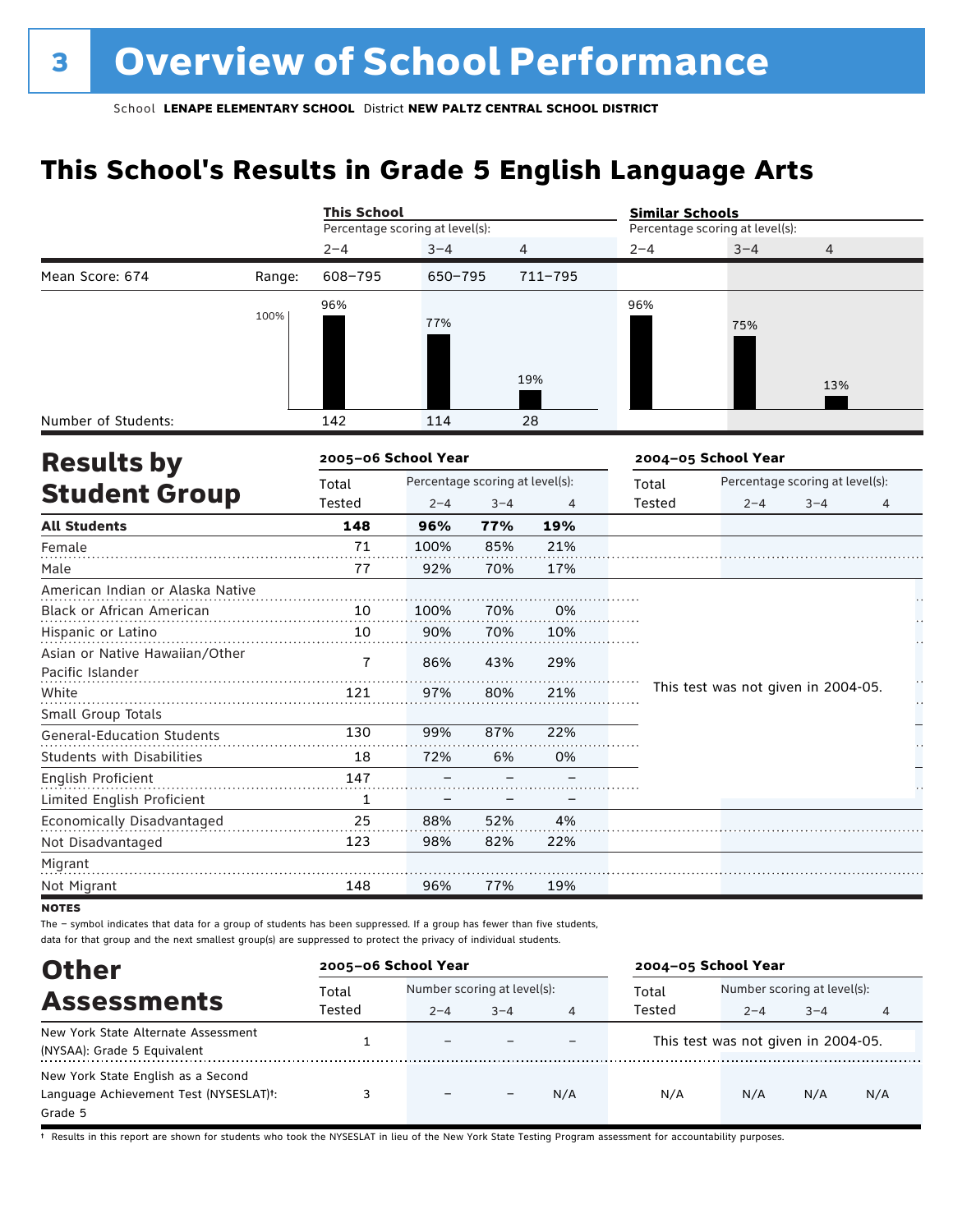### **This School's Results in Grade 5 Mathematics**

|                                   |        | <b>This School</b>                       |         |         |         | <b>Similar Schools</b> |                                     |                                 |   |  |  |
|-----------------------------------|--------|------------------------------------------|---------|---------|---------|------------------------|-------------------------------------|---------------------------------|---|--|--|
|                                   |        | Percentage scoring at level(s):          |         |         |         |                        | Percentage scoring at level(s):     |                                 |   |  |  |
|                                   |        | $2 - 4$                                  | $3 - 4$ |         | 4       | $2 - 4$                | $3 - 4$                             | 4                               |   |  |  |
| Mean Score: 665                   | Range: | 619-780                                  | 650-780 |         | 699-780 |                        |                                     |                                 |   |  |  |
|                                   | 100%   | 91%                                      |         |         |         | 94%                    |                                     |                                 |   |  |  |
|                                   |        |                                          | 71%     |         |         |                        | 76%                                 |                                 |   |  |  |
|                                   |        |                                          |         |         |         |                        |                                     |                                 |   |  |  |
|                                   |        |                                          |         |         | 14%     |                        |                                     | 20%                             |   |  |  |
|                                   |        |                                          |         |         |         |                        |                                     |                                 |   |  |  |
| Number of Students:               |        | 136                                      | 106     |         | 21      |                        |                                     |                                 |   |  |  |
| <b>Results by</b>                 |        | 2005-06 School Year                      |         |         |         |                        | 2004-05 School Year                 |                                 |   |  |  |
|                                   |        | Percentage scoring at level(s):<br>Total |         |         |         | Total                  |                                     | Percentage scoring at level(s): |   |  |  |
| <b>Student Group</b>              |        | Tested                                   | $2 - 4$ | $3 - 4$ | 4       | Tested                 | $2 - 4$                             | $3 - 4$                         | 4 |  |  |
| <b>All Students</b>               |        | 149                                      | 91%     | 71%     | 14%     |                        |                                     |                                 |   |  |  |
| Female                            |        | 72                                       | 93%     | 69%     | 11%     |                        |                                     |                                 |   |  |  |
| Male                              |        | 77                                       | 90%     | 73%     | 17%     |                        |                                     |                                 |   |  |  |
| American Indian or Alaska Native  |        |                                          |         |         |         |                        |                                     |                                 |   |  |  |
| Black or African American         |        | 11                                       | 91%     | 64%     | 0%      |                        |                                     |                                 |   |  |  |
| Hispanic or Latino                |        | 12                                       | 75%     | 50%     | 0%      |                        |                                     |                                 |   |  |  |
| Asian or Native Hawaiian/Other    |        | 7                                        | 86%     | 57%     | 29%     |                        |                                     |                                 |   |  |  |
| Pacific Islander                  |        |                                          |         |         |         |                        | This test was not given in 2004-05. |                                 |   |  |  |
| White                             |        | 119                                      | 93%     | 75%     | 16%     |                        |                                     |                                 |   |  |  |
| Small Group Totals                |        | 131                                      | 97%     | 79%     | 16%     |                        |                                     |                                 |   |  |  |
| General-Education Students        |        |                                          |         |         |         |                        |                                     |                                 |   |  |  |
| <b>Students with Disabilities</b> |        | 18                                       | 50%     | 17%     | 0%      |                        |                                     |                                 |   |  |  |
| <b>English Proficient</b>         |        | 146                                      |         |         |         |                        |                                     |                                 |   |  |  |
| Limited English Proficient        |        | 3                                        |         |         |         |                        |                                     |                                 |   |  |  |
| Economically Disadvantaged        |        | 26                                       | 81%     | 35%     | 4%      |                        |                                     |                                 |   |  |  |
| Not Disadvantaged                 |        | 123                                      | 93%     | 79%     | 16%     |                        |                                     |                                 |   |  |  |
| Migrant                           |        |                                          |         |         |         |                        |                                     |                                 |   |  |  |
| Not Migrant                       |        | 149                                      | 91%     | 71%     | 14%     |                        |                                     |                                 |   |  |  |

**NOTES** 

The – symbol indicates that data for a group of students has been suppressed. If a group has fewer than five students, data for that group and the next smallest group(s) are suppressed to protect the privacy of individual students.

| <b>Other</b>                                                       | 2005-06 School Year |                                        |                          |     | 2004-05 School Year                 |                                        |         |   |  |
|--------------------------------------------------------------------|---------------------|----------------------------------------|--------------------------|-----|-------------------------------------|----------------------------------------|---------|---|--|
| <b>Assessments</b>                                                 | Total<br>Tested     | Number scoring at level(s):<br>$2 - 4$ | $3 - 4$                  |     | Total<br>Tested                     | Number scoring at level(s):<br>$2 - 4$ | $3 - 4$ | 4 |  |
| New York State Alternate Assessment<br>(NYSAA): Grade 5 Equivalent |                     | $\overline{\phantom{0}}$               | $\overline{\phantom{0}}$ | $-$ | This test was not given in 2004-05. |                                        |         |   |  |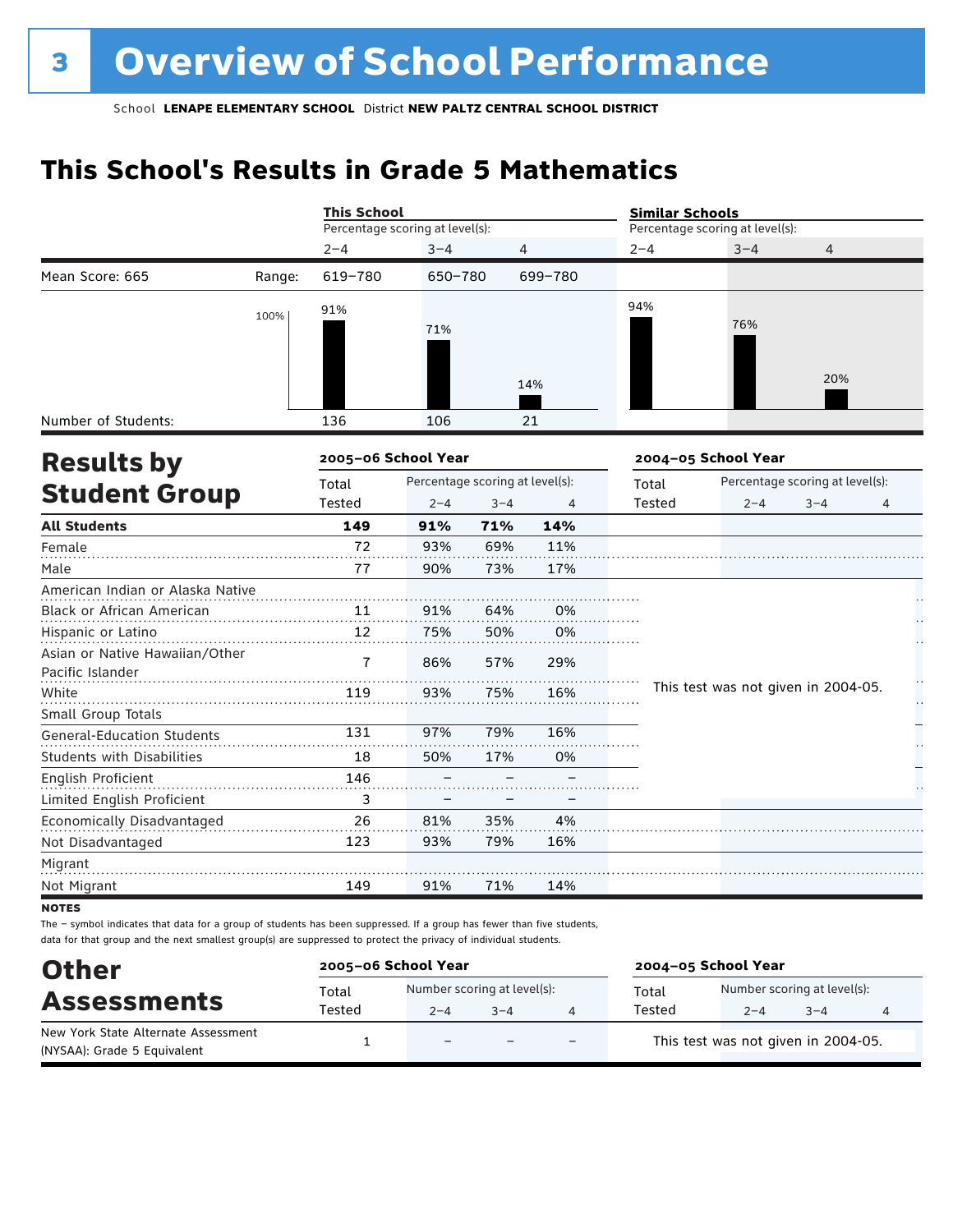### **This School's Results in Grade 6 English Language Arts**

|                                                                                                                                                                                                                                            |         | <b>This School</b>              |                                 |   |         | <b>Similar Schools</b>              |                                 |                |  |  |
|--------------------------------------------------------------------------------------------------------------------------------------------------------------------------------------------------------------------------------------------|---------|---------------------------------|---------------------------------|---|---------|-------------------------------------|---------------------------------|----------------|--|--|
|                                                                                                                                                                                                                                            |         | Percentage scoring at level(s): |                                 |   |         | Percentage scoring at level(s):     |                                 |                |  |  |
|                                                                                                                                                                                                                                            | $2 - 4$ | $3 - 4$                         | 4                               |   | $2 - 4$ | $3 - 4$                             | 4                               |                |  |  |
|                                                                                                                                                                                                                                            | Range:  |                                 |                                 |   |         |                                     |                                 |                |  |  |
|                                                                                                                                                                                                                                            |         |                                 |                                 |   |         |                                     |                                 |                |  |  |
|                                                                                                                                                                                                                                            | 100%    |                                 |                                 |   |         |                                     |                                 |                |  |  |
|                                                                                                                                                                                                                                            |         |                                 |                                 |   |         |                                     |                                 |                |  |  |
|                                                                                                                                                                                                                                            |         |                                 |                                 |   |         |                                     |                                 |                |  |  |
|                                                                                                                                                                                                                                            |         |                                 |                                 |   |         |                                     |                                 |                |  |  |
| Number of Students:                                                                                                                                                                                                                        |         |                                 |                                 |   |         |                                     |                                 |                |  |  |
| <b>Results by</b>                                                                                                                                                                                                                          |         | 2005-06 School Year             |                                 |   |         | 2004-05 School Year                 |                                 |                |  |  |
|                                                                                                                                                                                                                                            | Total   |                                 | Percentage scoring at level(s): |   |         |                                     | Percentage scoring at level(s): |                |  |  |
| <b>Student Group</b>                                                                                                                                                                                                                       | Tested  | $2 - 4$                         | $3 - 4$                         | 4 | Tested  | $2 - 4$                             | $3 - 4$                         | 4              |  |  |
| <b>All Students</b>                                                                                                                                                                                                                        |         |                                 |                                 |   |         |                                     |                                 |                |  |  |
| Female                                                                                                                                                                                                                                     |         |                                 |                                 |   |         |                                     |                                 |                |  |  |
| Male                                                                                                                                                                                                                                       |         |                                 |                                 |   |         |                                     |                                 |                |  |  |
| American Indian or Alaska Native                                                                                                                                                                                                           |         |                                 |                                 |   |         |                                     |                                 |                |  |  |
| Black or African American                                                                                                                                                                                                                  |         |                                 |                                 |   |         |                                     |                                 |                |  |  |
| Hispanic or Latino                                                                                                                                                                                                                         |         |                                 |                                 |   |         |                                     |                                 |                |  |  |
| Asian or Native Hawaiian/Other                                                                                                                                                                                                             |         |                                 |                                 |   |         |                                     |                                 |                |  |  |
| Pacific Islander                                                                                                                                                                                                                           |         |                                 |                                 |   |         |                                     |                                 |                |  |  |
| White                                                                                                                                                                                                                                      |         |                                 |                                 |   |         | This test was not given in 2004-05. |                                 | Н              |  |  |
| Small Group Totals                                                                                                                                                                                                                         |         |                                 |                                 |   |         |                                     |                                 |                |  |  |
| <b>General-Education Students</b>                                                                                                                                                                                                          |         |                                 |                                 |   |         |                                     |                                 |                |  |  |
| <b>Students with Disabilities</b>                                                                                                                                                                                                          |         |                                 |                                 |   |         |                                     |                                 |                |  |  |
| English Proficient                                                                                                                                                                                                                         |         |                                 |                                 |   |         |                                     |                                 |                |  |  |
| Limited English Proficient                                                                                                                                                                                                                 |         |                                 |                                 |   |         |                                     |                                 |                |  |  |
| Economically Disadvantaged<br>Not Disadvantaged                                                                                                                                                                                            |         |                                 |                                 |   |         |                                     |                                 |                |  |  |
| Migrant                                                                                                                                                                                                                                    |         |                                 |                                 |   |         |                                     |                                 |                |  |  |
| Not Migrant                                                                                                                                                                                                                                |         |                                 |                                 |   |         |                                     |                                 |                |  |  |
| <b>NOTES</b>                                                                                                                                                                                                                               |         |                                 |                                 |   |         |                                     |                                 |                |  |  |
| The - symbol indicates that data for a group of students has been suppressed. If a group has fewer than five students,<br>data for that group and the next smallest group(s) are suppressed to protect the privacy of individual students. |         |                                 |                                 |   |         |                                     |                                 |                |  |  |
| <b>Other</b>                                                                                                                                                                                                                               |         | 2005-06 School Year             |                                 |   |         | 2004-05 School Year                 |                                 |                |  |  |
|                                                                                                                                                                                                                                            | Total   | Number scoring at level(s):     |                                 |   | Total   |                                     | Number scoring at level(s):     |                |  |  |
| <b>Assessments</b>                                                                                                                                                                                                                         | Tested  | $2 - 4$                         | $3 - 4$                         | 4 | Tested  | $2 - 4$                             | $3 - 4$                         | $\overline{4}$ |  |  |

| New York State Alternate Assessment<br>(NYSAA): Grade 6 Equivalent | $\overline{\phantom{0}}$ |  | This test was not given in 2004-05. |     |     |     |
|--------------------------------------------------------------------|--------------------------|--|-------------------------------------|-----|-----|-----|
| New York State English as a Second                                 |                          |  |                                     |     |     |     |
| Language Achievement Test (NYSESLAT) <sup>+</sup> :                |                          |  | N/A                                 | N/A | N/A | N/A |
| Grade 6                                                            |                          |  |                                     |     |     |     |

† Results in this report are shown for students who took the NYSESLAT in lieu of the New York State Testing Program assessment for accountability purposes.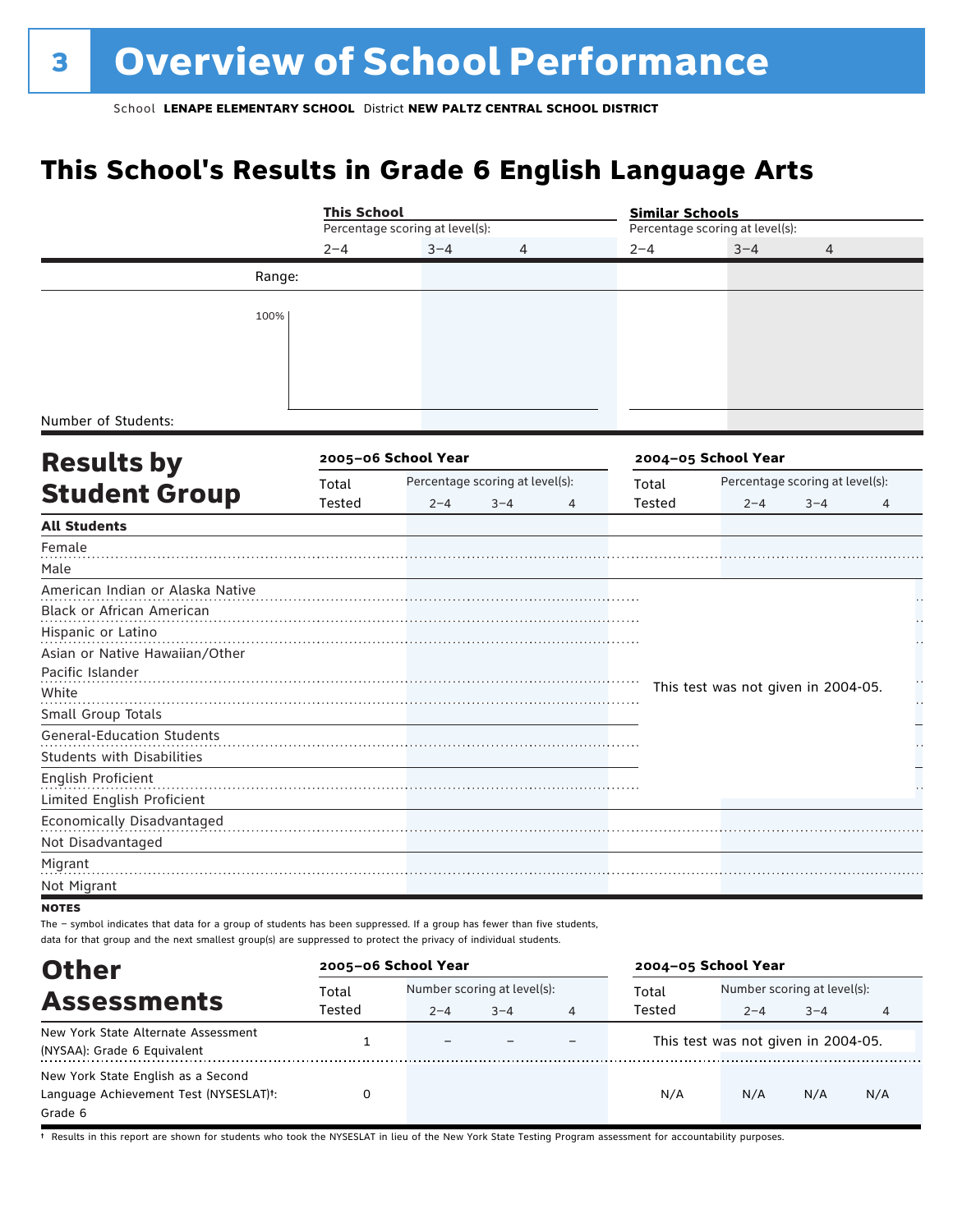### **This School's Results in Grade 6 Mathematics**

|                                                                                                                        |        |                                                                                                                                                                     |         |   | <b>Similar Schools</b> |                                     |                                 |    |  |
|------------------------------------------------------------------------------------------------------------------------|--------|---------------------------------------------------------------------------------------------------------------------------------------------------------------------|---------|---|------------------------|-------------------------------------|---------------------------------|----|--|
|                                                                                                                        |        | <b>This School</b><br>Percentage scoring at level(s):<br>$2 - 4$<br>$3 - 4$<br>2005-06 School Year<br>Percentage scoring at level(s):<br>Total<br>Tested<br>$2 - 4$ |         |   |                        | Percentage scoring at level(s):     |                                 |    |  |
|                                                                                                                        |        |                                                                                                                                                                     | 4       |   | $2 - 4$                | $3 - 4$                             | 4                               |    |  |
|                                                                                                                        | Range: |                                                                                                                                                                     |         |   |                        |                                     |                                 |    |  |
|                                                                                                                        |        |                                                                                                                                                                     |         |   |                        |                                     |                                 |    |  |
| 100%                                                                                                                   |        |                                                                                                                                                                     |         |   |                        |                                     |                                 |    |  |
|                                                                                                                        |        |                                                                                                                                                                     |         |   |                        |                                     |                                 |    |  |
|                                                                                                                        |        |                                                                                                                                                                     |         |   |                        |                                     |                                 |    |  |
|                                                                                                                        |        |                                                                                                                                                                     |         |   |                        |                                     |                                 |    |  |
| Number of Students:                                                                                                    |        |                                                                                                                                                                     |         |   |                        |                                     |                                 |    |  |
|                                                                                                                        |        |                                                                                                                                                                     |         |   |                        |                                     |                                 |    |  |
| <b>Results by</b>                                                                                                      |        |                                                                                                                                                                     |         |   |                        | 2004-05 School Year                 |                                 |    |  |
|                                                                                                                        |        |                                                                                                                                                                     |         |   | Total                  |                                     | Percentage scoring at level(s): |    |  |
| <b>Student Group</b>                                                                                                   |        |                                                                                                                                                                     | $3 - 4$ | 4 | Tested                 | $2 - 4$                             | $3 - 4$                         | 4  |  |
| <b>All Students</b>                                                                                                    |        |                                                                                                                                                                     |         |   |                        |                                     |                                 |    |  |
| Female                                                                                                                 |        |                                                                                                                                                                     |         |   |                        |                                     |                                 |    |  |
| Male                                                                                                                   |        |                                                                                                                                                                     |         |   |                        |                                     |                                 |    |  |
| American Indian or Alaska Native                                                                                       |        |                                                                                                                                                                     |         |   |                        |                                     |                                 |    |  |
| Black or African American                                                                                              |        |                                                                                                                                                                     |         |   |                        |                                     |                                 |    |  |
| Hispanic or Latino                                                                                                     |        |                                                                                                                                                                     |         |   |                        |                                     |                                 |    |  |
| Asian or Native Hawaiian/Other                                                                                         |        |                                                                                                                                                                     |         |   |                        |                                     |                                 |    |  |
| Pacific Islander                                                                                                       |        |                                                                                                                                                                     |         |   |                        |                                     |                                 |    |  |
| White                                                                                                                  |        |                                                                                                                                                                     |         |   |                        | This test was not given in 2004-05. |                                 | μ, |  |
| Small Group Totals                                                                                                     |        |                                                                                                                                                                     |         |   |                        |                                     |                                 |    |  |
| <b>General-Education Students</b>                                                                                      |        |                                                                                                                                                                     |         |   |                        |                                     |                                 |    |  |
| <b>Students with Disabilities</b>                                                                                      |        |                                                                                                                                                                     |         |   |                        |                                     |                                 |    |  |
| English Proficient                                                                                                     |        |                                                                                                                                                                     |         |   |                        |                                     |                                 |    |  |
| Limited English Proficient                                                                                             |        |                                                                                                                                                                     |         |   |                        |                                     |                                 |    |  |
| Economically Disadvantaged                                                                                             |        |                                                                                                                                                                     |         |   |                        |                                     |                                 |    |  |
| Not Disadvantaged                                                                                                      |        |                                                                                                                                                                     |         |   |                        |                                     |                                 |    |  |
| Migrant                                                                                                                |        |                                                                                                                                                                     |         |   |                        |                                     |                                 |    |  |
| Not Migrant                                                                                                            |        |                                                                                                                                                                     |         |   |                        |                                     |                                 |    |  |
| <b>NOTES</b>                                                                                                           |        |                                                                                                                                                                     |         |   |                        |                                     |                                 |    |  |
| The - symbol indicates that data for a group of students has been suppressed. If a group has fewer than five students, |        |                                                                                                                                                                     |         |   |                        |                                     |                                 |    |  |
| data for that group and the next smallest group(s) are suppressed to protect the privacy of individual students.       |        |                                                                                                                                                                     |         |   |                        |                                     |                                 |    |  |

| <b>Other</b>                                                       |        | 2005-06 School Year         |         |   |                                     | 2004-05 School Year |                             |   |  |  |
|--------------------------------------------------------------------|--------|-----------------------------|---------|---|-------------------------------------|---------------------|-----------------------------|---|--|--|
| <b>Assessments</b>                                                 | Total  | Number scoring at level(s): |         |   | Total                               |                     | Number scoring at level(s): |   |  |  |
|                                                                    | Tested | $2 - 4$                     | $3 - 4$ |   | Tested                              | $2 - 4$             | $-4$                        | 4 |  |  |
| New York State Alternate Assessment<br>(NYSAA): Grade 6 Equivalent |        | $\equiv$                    |         | - | This test was not given in 2004-05. |                     |                             |   |  |  |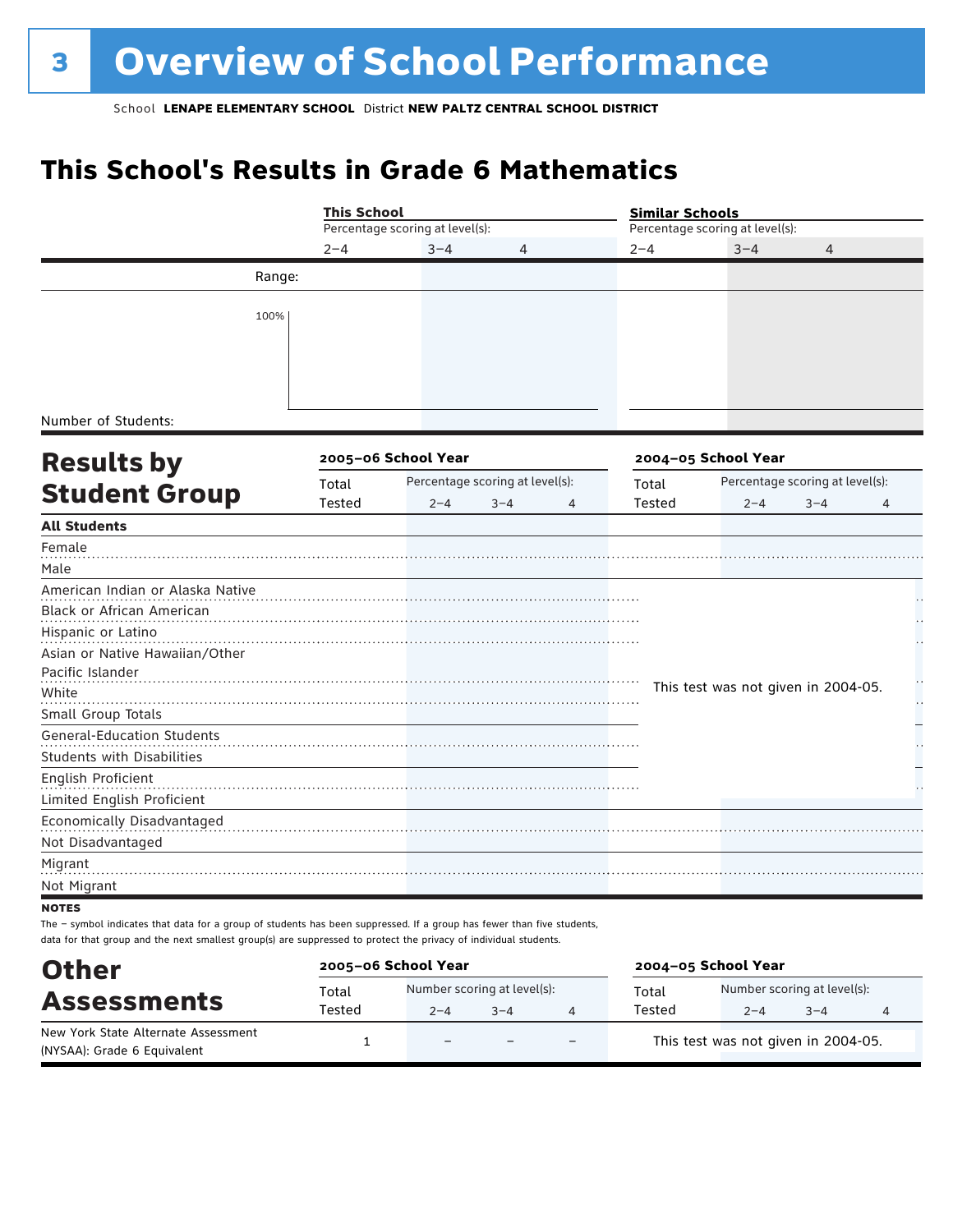### **Previous Years' Results for English Language Arts**

Standards for elementary- and middle-level English language arts and mathematics assessments administered in 1999 through 2005 are different from those for the 2006 assessments. As such, valid comparisons between 2006 data and data from previous years cannot be made.



| <b>Test Date</b> |          |         | Number of students scoring at each performance level: |         |                     |            |  |
|------------------|----------|---------|-------------------------------------------------------|---------|---------------------|------------|--|
|                  | l evel 1 | Level 2 | Level 3                                               | Level 4 | <b>Total Tested</b> | Mean Score |  |
| Feb 2005         |          |         |                                                       |         | 143                 | 668        |  |
| Feb 2004         |          |         | 88                                                    |         |                     | 662        |  |
| Feb 2003         |          |         |                                                       |         | 184                 | 666        |  |